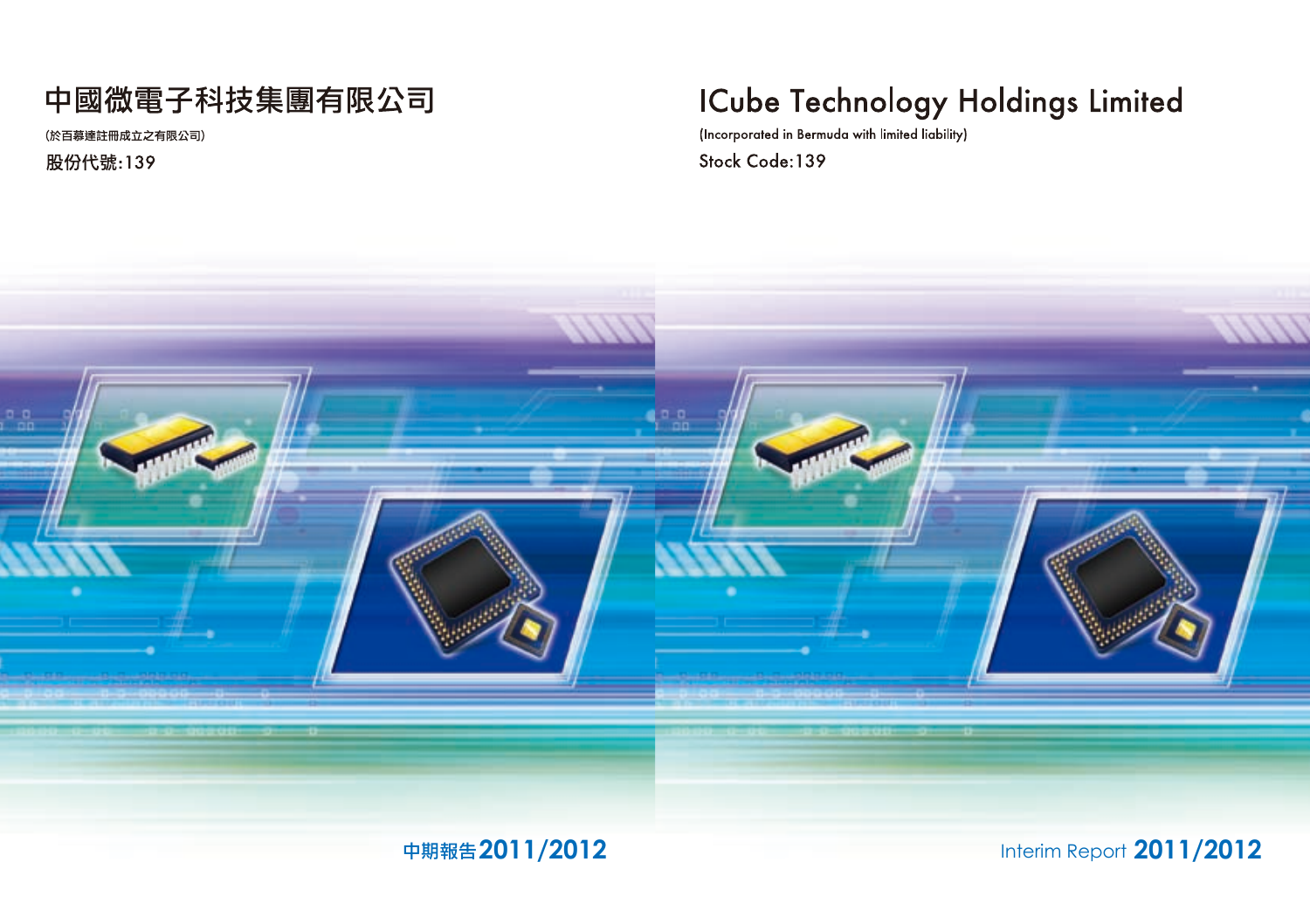# **CORPORATE INFORMATION**

#### **Executive Directors**

Wong Howard *(Chairman & Chief Executive Officer)* Wong Yat Fai

#### **Independent Non-executive Directors**

Tung Tat Chiu, Michael Li Chi Ming Wan Ngar Yin, David

#### **Audit Committee**

Tung Tat Chiu, Michael *(Chairman)* Li Chi Ming Wan Ngar Yin, David

#### **Remuneration Committee**

Li Chi Ming *(Chairman)* Tung Tat Chiu, Michael Wan Ngar Yin, David

#### **Company Secretary** Szeto Pui Tong, Patrick

#### **Auditors** Ernst & Young

#### **Principal Bankers**

The Hongkong and Shanghai Banking Corporation Limited Hang Seng Bank Limited

#### **Registered Office**

Clarendon House 2 Church Street Hamilton HM 11 Bermuda

#### **Head Office and Principal Place of Business**

Room 1603-05 Harcourt House 39 Gloucester Road Wanchai, Hong Kong

#### **Principal Share Registrar**

Butterfield Fulcrum Group (Bermuda) Limited Rosebank Centre 11 Bermudiana Road Pembroke HM08 Bermuda

#### **Hong Kong Branch Share Registrar and Transfer Office**

Tricor Tengis Limited 26th Floor Tesbury Centre 28 Queen's Road East Wanchai Hong Kong

**Company's Website** www.icubetech.com.hk

#### **Stock Code** 139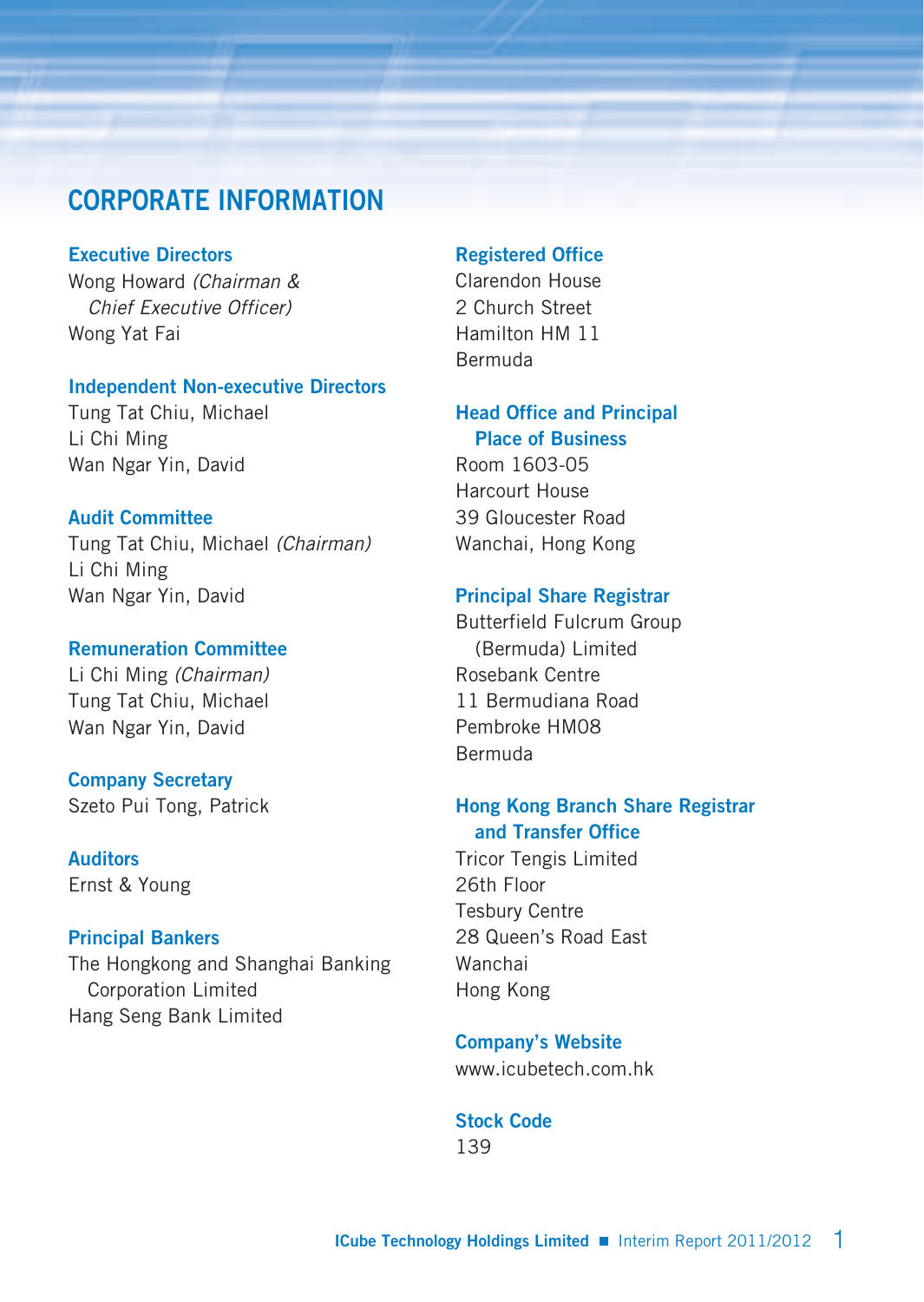The Board of Directors (the "Board") of ICube Technology Holdings Limited (the "Company") announces the unaudited results of the Company and its subsidiaries (the "Group") for the six months ended 30 September 2011 (the "Period") together with comparative figures for the corresponding previous period as follows:-

# **CONDENSED CONSOLIDATED INCOME STATEMENT**

|                                                                                                                                                              |                |                                                        | For the six months<br>ended 30 September                   |  |  |  |
|--------------------------------------------------------------------------------------------------------------------------------------------------------------|----------------|--------------------------------------------------------|------------------------------------------------------------|--|--|--|
|                                                                                                                                                              | <b>Notes</b>   | 2011<br>(Unaudited)<br><b>HK\$'000</b>                 | 2010<br>(Unaudited)<br>HK\$'000                            |  |  |  |
| <b>CONTINUING OPERATIONS</b><br><b>REVENUE</b>                                                                                                               | $\overline{2}$ |                                                        |                                                            |  |  |  |
| Electronic products<br>Treasury investments                                                                                                                  |                | 10,018<br>9,688                                        | 17,448<br>(15, 854)                                        |  |  |  |
|                                                                                                                                                              |                | 19,706                                                 | 1,594                                                      |  |  |  |
| Cost of electronic products sold<br>Brokerage and commission expenses                                                                                        |                | (10, 269)<br>(12)                                      | (16, 962)<br>(109)                                         |  |  |  |
|                                                                                                                                                              |                | (10, 281)                                              | (17,071)                                                   |  |  |  |
| Other income and gains<br>Selling and distribution costs<br>Administrative expenses<br>Research costs<br>Other operating expenses<br>Fair value losses, net: | 3              | 9,425<br>102<br>(184)<br>(15,904)<br>(2, 295)<br>(145) | (15, 477)<br>183<br>(100)<br>(17, 112)<br>(3,046)<br>(122) |  |  |  |
| Equity investments at fair<br>value through profit or loss<br>Finance costs                                                                                  | 5              | (118, 632)<br>(10, 457)                                | (4,221)<br>(9, 597)                                        |  |  |  |
| Loss before tax                                                                                                                                              | $\overline{4}$ | (138,090)                                              | (49, 492)                                                  |  |  |  |
| Income tax expense                                                                                                                                           | 6              |                                                        |                                                            |  |  |  |
| Loss for the period from<br>continuing operations                                                                                                            |                | (138,090)                                              | (49, 492)                                                  |  |  |  |
| <b>DISCONTINUED OPERATION</b><br>Loss for the period from<br>a discontinued operation                                                                        | $\overline{7}$ |                                                        | (3, 515)                                                   |  |  |  |
| <b>LOSS FOR THE PERIOD</b>                                                                                                                                   |                | (138,090)                                              | (53,007)                                                   |  |  |  |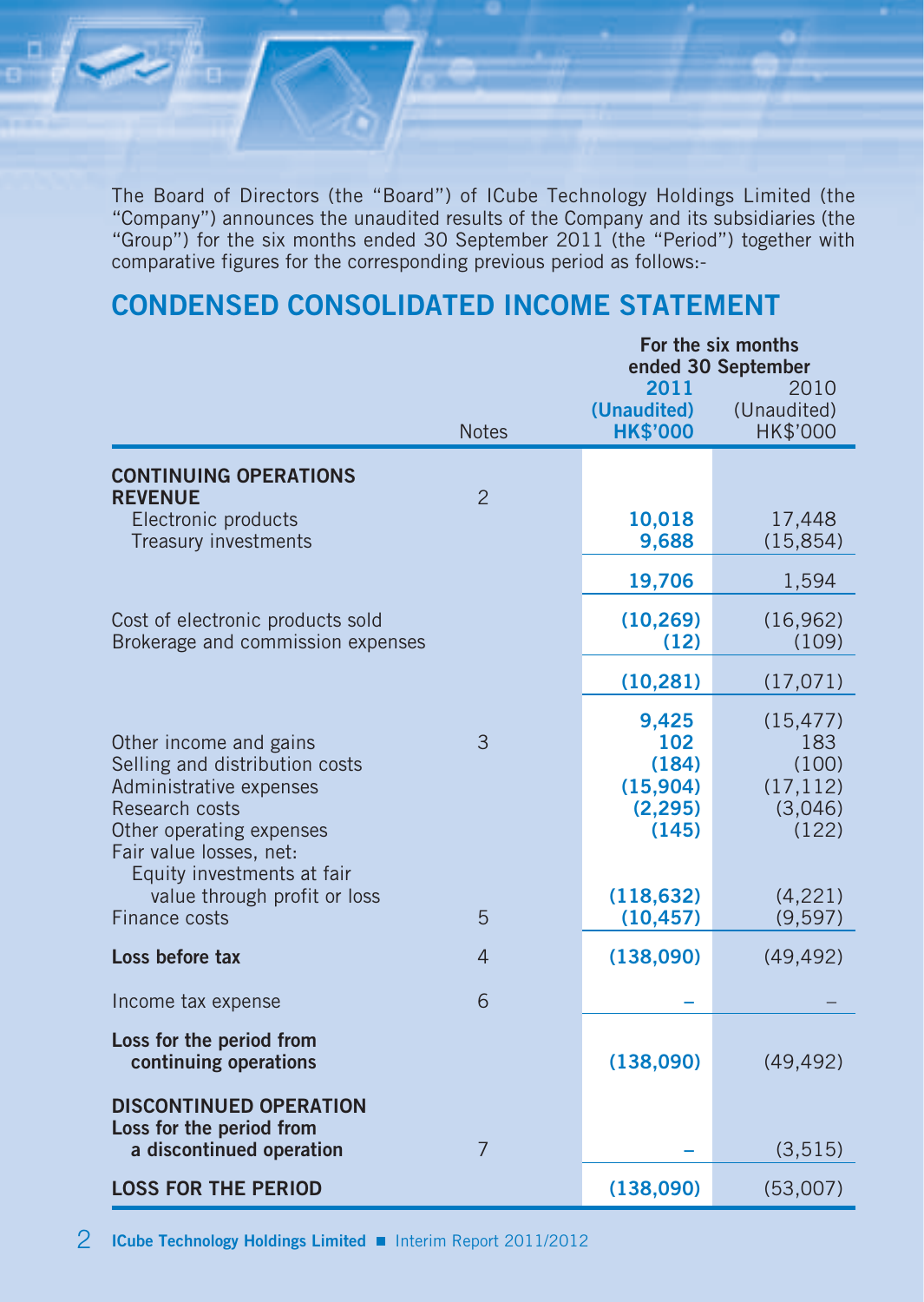|                                                                                                                                                 |              | For the six months<br>ended 30 September |                                 |  |  |  |
|-------------------------------------------------------------------------------------------------------------------------------------------------|--------------|------------------------------------------|---------------------------------|--|--|--|
|                                                                                                                                                 | <b>Notes</b> | 2011<br>(Unaudited)<br><b>HK\$'000</b>   | 2010<br>(Unaudited)<br>HK\$'000 |  |  |  |
|                                                                                                                                                 |              |                                          |                                 |  |  |  |
| Attributable to:<br>Owners of the parent<br>Non-controlling interests                                                                           |              | (135,600)<br>(2,490)                     | (53,007)                        |  |  |  |
|                                                                                                                                                 |              | (138,090)                                | (53,007)                        |  |  |  |
| <b>DIVIDEND</b>                                                                                                                                 | 8            |                                          |                                 |  |  |  |
| <b>LOSS PER SHARE ATTRIBUTABLE</b><br><b>TO ORDINARY EQUITY HOLDERS</b><br>OF THE PARENT<br><b>Basic and diluted</b><br>For loss for the period | 9            | $HK(4.80)$ cents                         | $HK(1.88)$ cents                |  |  |  |
|                                                                                                                                                 |              |                                          |                                 |  |  |  |
| For loss from continuing operations                                                                                                             |              | <b>HK(4.80) cents</b>                    | $HK(1.75)$ cents                |  |  |  |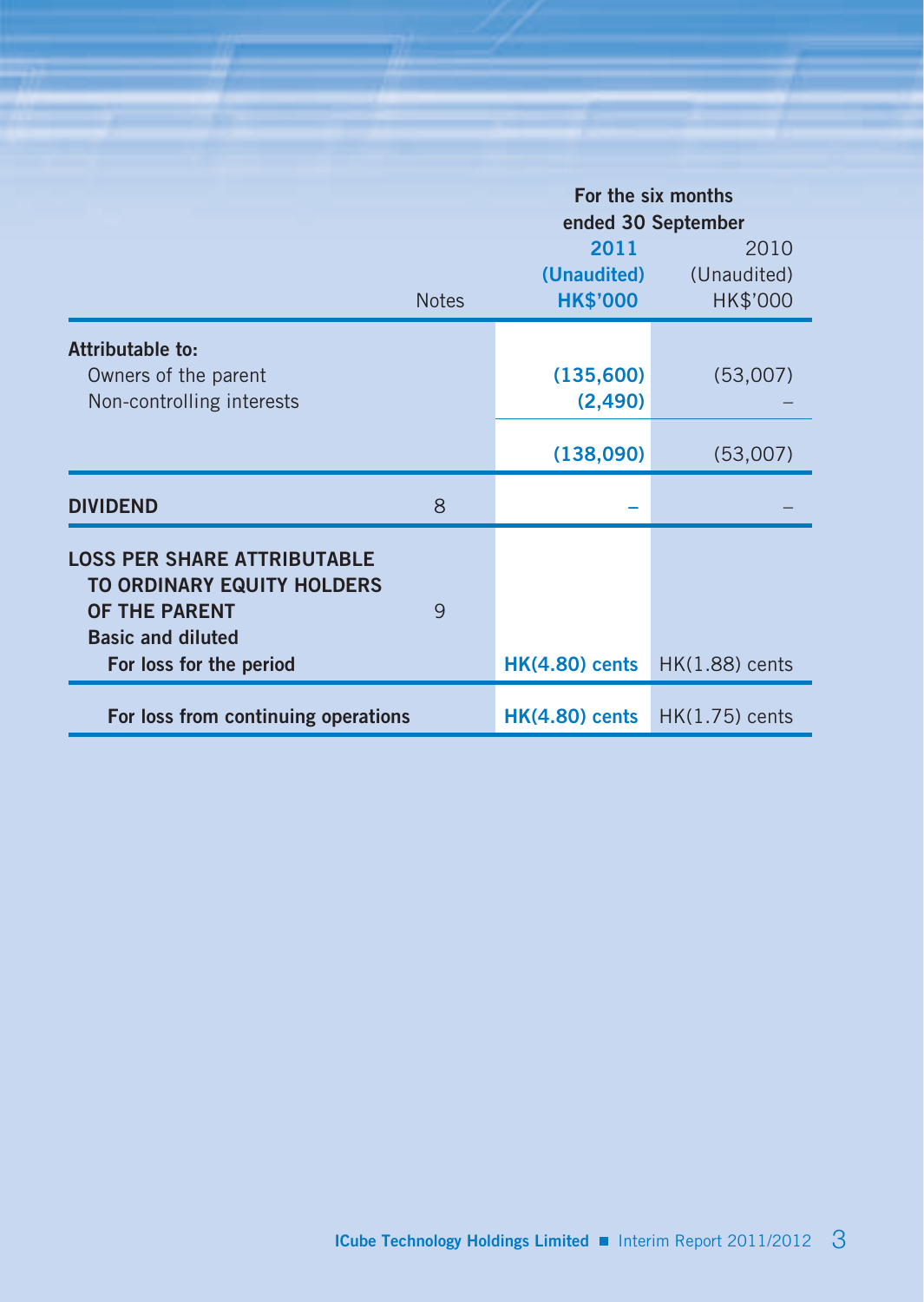# **CONDENSED CONSOLIDATED STATEMENT OF COMPREHENSIVE INCOME**

|                                                                                      | For the six months<br>ended 30 September |                                 |  |  |
|--------------------------------------------------------------------------------------|------------------------------------------|---------------------------------|--|--|
|                                                                                      | 2011<br>(Unaudited)<br><b>HK\$'000</b>   | 2010<br>(Unaudited)<br>HK\$'000 |  |  |
| <b>LOSS FOR THE PERIOD</b>                                                           | (138,090)                                | (53,007)                        |  |  |
| <b>OTHER COMPREHENSIVE INCOME/(LOSS)</b>                                             |                                          |                                 |  |  |
| Available-for-sale equity investments:<br>Changes in fair value<br>Income tax effect | (2,829)<br>467                           | 1,029<br>(170)                  |  |  |
| Exchange differences on translation<br>of foreign operations                         | (2, 362)<br>47                           | 859<br>10                       |  |  |
| <b>OTHER COMPREHENSIVE INCOME/(LOSS)</b><br>FOR THE PERIOD, NET OF TAX               | (2,315)                                  | 869                             |  |  |
| <b>TOTAL COMPREHENSIVE LOSS</b><br><b>FOR THE PERIOD</b>                             | (140, 405)                               | (52, 138)                       |  |  |
| Attributable to:<br>Owners of the parent<br>Non-controlling interests                | (137, 982)<br>(2, 423)                   | (52, 138)                       |  |  |
|                                                                                      | (140, 405)                               | (52, 138)                       |  |  |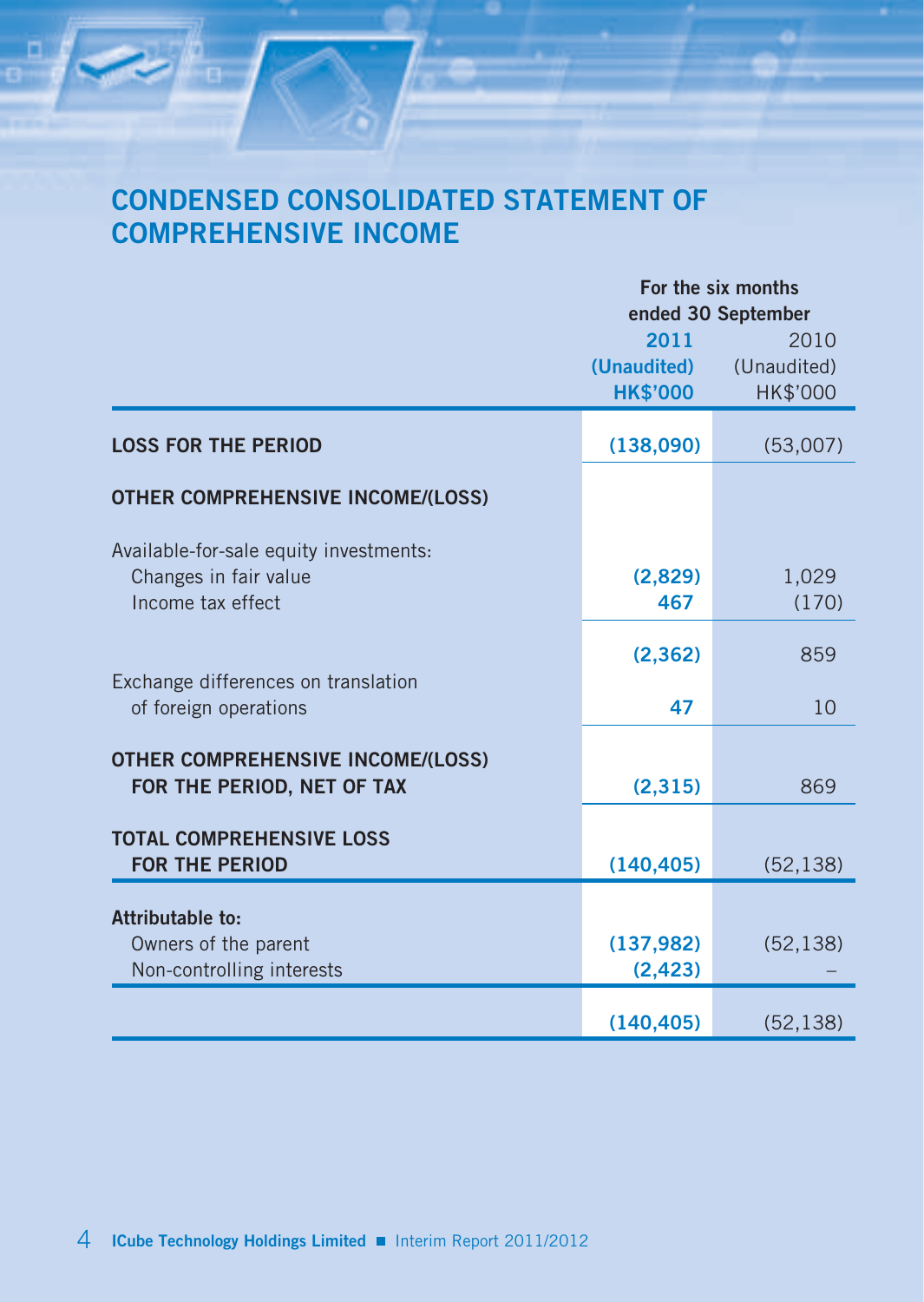# **CONDENSED CONSOLIDATED STATEMENT OF FINANCIAL POSITION**

|                                                |              | At 30 September                | At 31 March           |
|------------------------------------------------|--------------|--------------------------------|-----------------------|
|                                                |              | 2011                           | 2011                  |
|                                                | <b>Notes</b> | (Unaudited)<br><b>HK\$'000</b> | (Audited)<br>HK\$'000 |
|                                                |              |                                |                       |
| <b>NON-CURRENT ASSETS</b>                      |              |                                |                       |
| Property, plant and equipment                  |              | 1,997                          | 1,639                 |
| Available-for-sale equity investments          | 10           | 15,984                         | 18,812                |
| Total non-current assets                       |              | 17,981                         | 20,451                |
| <b>CURRENT ASSETS</b>                          |              |                                |                       |
| Convertible notes - loan portion               |              | 14,893                         | 70,365                |
| Convertible notes - conversion                 |              |                                |                       |
| option derivatives                             |              | 390                            | 390                   |
| Equity investments at fair value               |              |                                |                       |
| through profit or loss                         | 11           | 137,257                        | 159,757               |
| Inventories                                    | 12           | 1,199                          | 1,288                 |
| Trade receivables<br>Prepayments, deposits and | 13           | 2,760                          | 2,210                 |
| other receivables                              |              | 3,599                          | 14,943                |
| Pledged time deposits                          |              | 7,336                          | 7,335                 |
| Cash and cash equivalents                      |              | 13,425                         | 43,372                |
|                                                |              |                                |                       |
| Total current assets                           |              | 180,859                        | 299,660               |
| <b>CURRENT LIABILITIES</b>                     |              |                                |                       |
| Trade payables                                 | 14           | 1,232                          | 1,305                 |
| Tax payable                                    |              | 12                             | 12                    |
| Other payables and accruals                    |              | 14,900                         | 8,543                 |
| Finance lease payables                         |              | 130                            | 130                   |
| Derivative component                           |              |                                |                       |
| of convertible bonds                           | 15           | 45,540                         | 45,540                |
| <b>Total current liabilities</b>               |              | 61,814                         | 55,530                |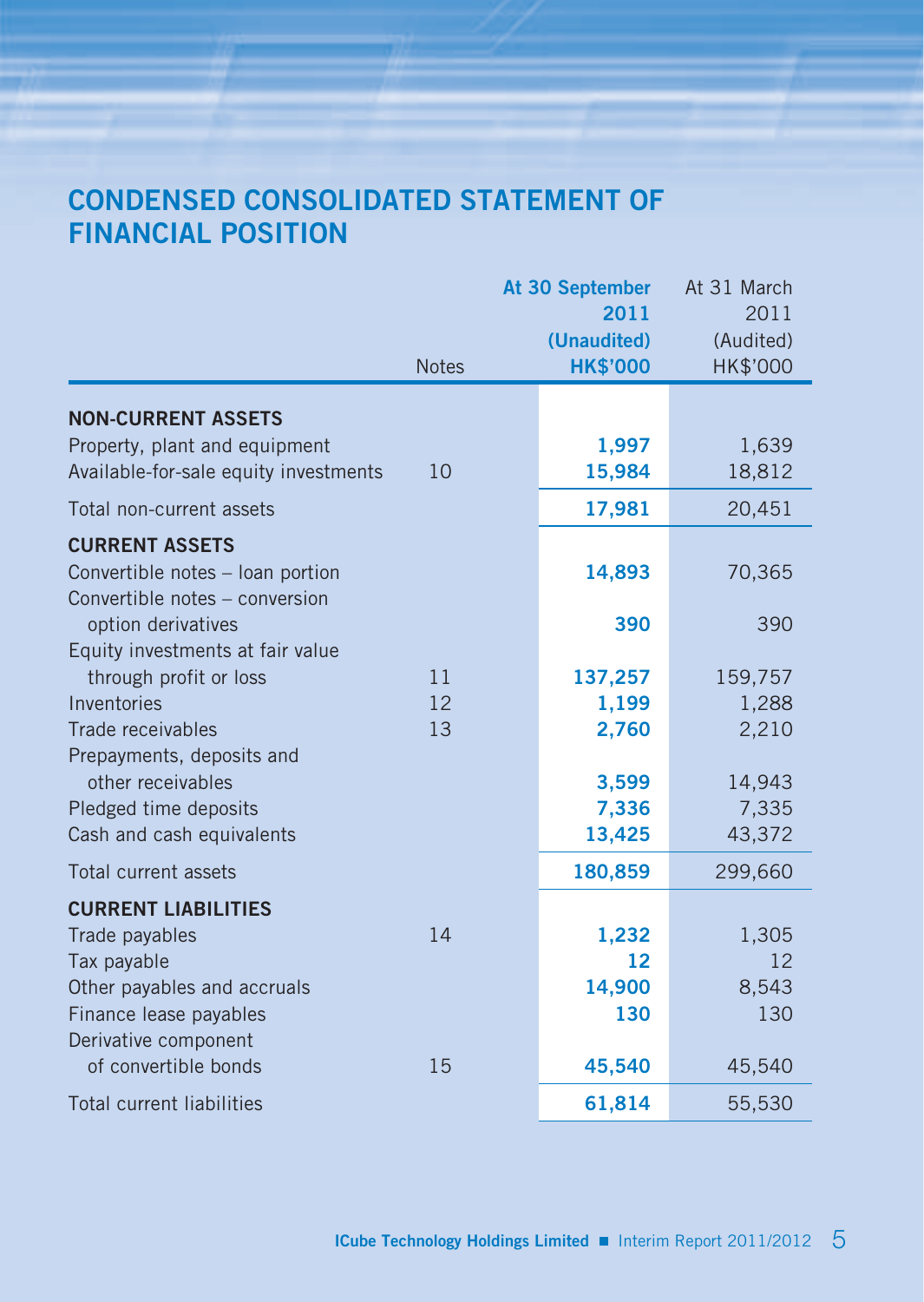|                                                              | At 30 September |  |                                | At 31 March           |
|--------------------------------------------------------------|-----------------|--|--------------------------------|-----------------------|
|                                                              |                 |  | 2011                           | 2011                  |
|                                                              | <b>Notes</b>    |  | (Unaudited)<br><b>HK\$'000</b> | (Audited)<br>HK\$'000 |
|                                                              |                 |  |                                |                       |
| <b>NET CURRENT ASSETS</b>                                    |                 |  | 119,045                        | 244,130               |
| <b>TOTAL ASSETS LESS CURRENT</b>                             |                 |  |                                |                       |
| <b>LIABILITIES</b>                                           |                 |  | 137,026                        | 264,581               |
| <b>NON-CURRENT LIABILITIES</b>                               |                 |  |                                |                       |
| Finance lease payables                                       |                 |  | 162                            | 225                   |
| Convertible bonds                                            | 15              |  | 152,942                        | 142,595               |
| Deferred tax liabilities                                     |                 |  | 428                            | 894                   |
| Total non-current liabilities                                |                 |  | 153,532                        | 143,714               |
| <b>NET ASSETS/(LIABILITIES)</b>                              |                 |  | (16, 506)                      | 120,867               |
|                                                              |                 |  |                                |                       |
| <b>EQUITY ATTRIBUTABLE TO</b><br><b>OWNERS OF THE PARENT</b> |                 |  |                                |                       |
| Issued capital                                               | 16              |  | 28,247                         | 28,247                |
| Equity component of convertible bonds                        |                 |  | 47,257                         | 47,257                |
| <b>Reserves</b>                                              |                 |  | (83, 256)                      | 52,600                |
|                                                              |                 |  | (7, 752)                       | 128,104               |
| Non-controlling interests                                    |                 |  | (8,754)                        | (7, 237)              |
| Total equity/(deficiency in assets)                          |                 |  | (16, 506)                      | 120,867               |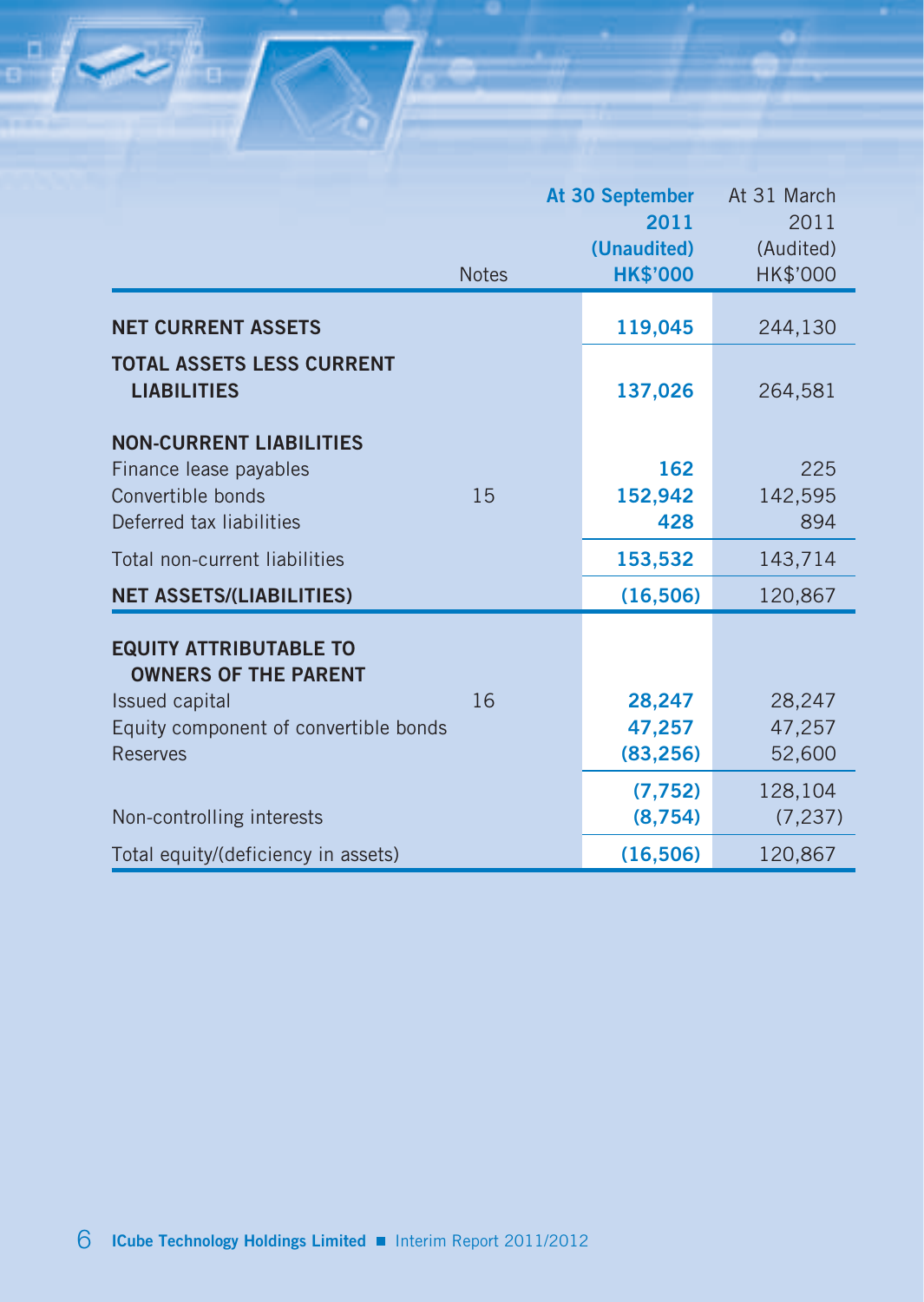# **CONDENSED CONSOLIDATED STATEMENT OF CHANGES IN EQUITY**

### For the six months ended 30 September 2011

| Equity<br>Available-for-<br>Total<br>component<br>sale equity<br>Share<br>of<br>equity/<br><b>Share</b><br>investment<br><b>Exchange</b><br>Non-<br>premium<br>convertible Contributed revaluation<br>fluctuationAccumulated<br>controlling (deficiency<br>option<br>Capital<br><b>Issued</b><br>capital<br>bonds<br>Total<br><b>interests</b><br>in assets)<br>account<br>surplus<br>losses<br>reserve<br>reserve<br>reserve<br>reserve<br><b>HK\$'000</b><br><b>HK\$'000</b><br><b>HK\$'000</b><br><b>HK\$'000</b><br><b>HK\$'000</b><br><b>HK\$'000</b><br><b>HK\$'000</b><br><b>HK\$'000</b><br><b>HK\$'000</b><br><b>HK\$'000</b><br><b>HK\$'000</b><br><b>HK\$'000</b><br>At 1 April 2011<br>28,247<br>701,055<br>25,970<br>556<br>47,257<br>551.174<br>4,526<br>128,104<br>120,867<br>(588)(1,230,093)<br>(7, 237)<br>Loss for the period<br>(135,600)<br>(135, 600)<br>(2,490)<br>(138,090)<br>ä,<br>Other comprehensive<br>income/(loss)<br>for the period:<br>Changes in fair value<br>of available-for-<br>sale equity<br>investment.<br>net of tax<br>(2, 362)<br>(2, 362)<br>(2, 362)<br>Exchange difference<br>on translation of<br>(20)<br>(20)<br>47<br>foreign operations<br>67<br>Total comprehensive<br>(2, 362)<br>loss for the period<br>(135,600)<br>(137, 982)<br>(20)<br>(2, 423)<br>(140, 405)<br>Equity-settled<br>share option<br>2.126<br>2.126<br>arrangements<br>2,126<br>Capital contribution<br>from non-controlling<br>interests of a<br>906<br>906<br>subsidiary | Attributable to owners of the parent |  |  |  |  |  |  |  |  |  |
|----------------------------------------------------------------------------------------------------------------------------------------------------------------------------------------------------------------------------------------------------------------------------------------------------------------------------------------------------------------------------------------------------------------------------------------------------------------------------------------------------------------------------------------------------------------------------------------------------------------------------------------------------------------------------------------------------------------------------------------------------------------------------------------------------------------------------------------------------------------------------------------------------------------------------------------------------------------------------------------------------------------------------------------------------------------------------------------------------------------------------------------------------------------------------------------------------------------------------------------------------------------------------------------------------------------------------------------------------------------------------------------------------------------------------------------------------------------------------------------------------|--------------------------------------|--|--|--|--|--|--|--|--|--|
|                                                                                                                                                                                                                                                                                                                                                                                                                                                                                                                                                                                                                                                                                                                                                                                                                                                                                                                                                                                                                                                                                                                                                                                                                                                                                                                                                                                                                                                                                                    |                                      |  |  |  |  |  |  |  |  |  |
|                                                                                                                                                                                                                                                                                                                                                                                                                                                                                                                                                                                                                                                                                                                                                                                                                                                                                                                                                                                                                                                                                                                                                                                                                                                                                                                                                                                                                                                                                                    |                                      |  |  |  |  |  |  |  |  |  |
|                                                                                                                                                                                                                                                                                                                                                                                                                                                                                                                                                                                                                                                                                                                                                                                                                                                                                                                                                                                                                                                                                                                                                                                                                                                                                                                                                                                                                                                                                                    |                                      |  |  |  |  |  |  |  |  |  |
|                                                                                                                                                                                                                                                                                                                                                                                                                                                                                                                                                                                                                                                                                                                                                                                                                                                                                                                                                                                                                                                                                                                                                                                                                                                                                                                                                                                                                                                                                                    |                                      |  |  |  |  |  |  |  |  |  |
|                                                                                                                                                                                                                                                                                                                                                                                                                                                                                                                                                                                                                                                                                                                                                                                                                                                                                                                                                                                                                                                                                                                                                                                                                                                                                                                                                                                                                                                                                                    |                                      |  |  |  |  |  |  |  |  |  |
|                                                                                                                                                                                                                                                                                                                                                                                                                                                                                                                                                                                                                                                                                                                                                                                                                                                                                                                                                                                                                                                                                                                                                                                                                                                                                                                                                                                                                                                                                                    |                                      |  |  |  |  |  |  |  |  |  |
|                                                                                                                                                                                                                                                                                                                                                                                                                                                                                                                                                                                                                                                                                                                                                                                                                                                                                                                                                                                                                                                                                                                                                                                                                                                                                                                                                                                                                                                                                                    |                                      |  |  |  |  |  |  |  |  |  |
| At 30 September 2011 28,247<br>701,055*<br>28,096*<br>556*<br>(8,754)<br>(16, 506)<br>47,257<br>551.174*<br>$2,164*$<br>$(608)*(1,365,693)*$<br>(7, 752)                                                                                                                                                                                                                                                                                                                                                                                                                                                                                                                                                                                                                                                                                                                                                                                                                                                                                                                                                                                                                                                                                                                                                                                                                                                                                                                                           |                                      |  |  |  |  |  |  |  |  |  |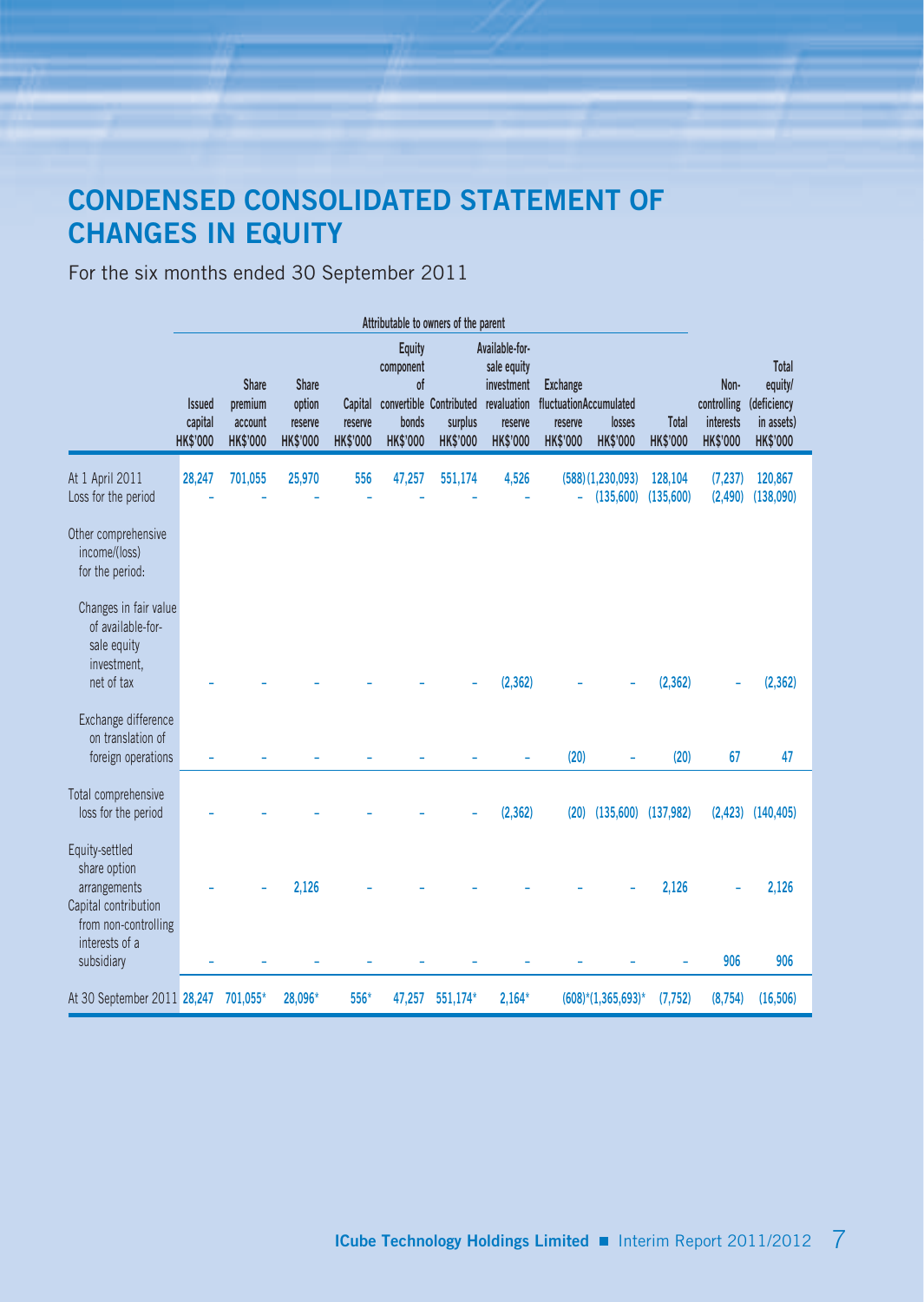#### For the six months ended 30 September 2010

|                                                                                 | Attributable to owners of the parent |                                         |                                        |                                |                                                |                                                |                                                                                   |                                                           |                                                           |                   |                                              |                                                           |
|---------------------------------------------------------------------------------|--------------------------------------|-----------------------------------------|----------------------------------------|--------------------------------|------------------------------------------------|------------------------------------------------|-----------------------------------------------------------------------------------|-----------------------------------------------------------|-----------------------------------------------------------|-------------------|----------------------------------------------|-----------------------------------------------------------|
|                                                                                 | Issued<br>capital<br>HK\$'000        | Share<br>premium<br>account<br>HK\$'000 | Share<br>option<br>reserve<br>HK\$'000 | Capital<br>reserve<br>HK\$'000 | Equity<br>component<br>of<br>bonds<br>HK\$'000 | convertible Contributed<br>surplus<br>HK\$'000 | Available-for-<br>sale equity<br>investment<br>revaluation<br>reserve<br>HK\$'000 | Exchange<br>fluctuationAccumulated<br>reserve<br>HK\$'000 | losses<br>HK\$'000                                        | Total<br>HK\$'000 | Non-<br>controlling<br>interests<br>HK\$'000 | Total<br>equity/<br>(deficiency<br>in assets)<br>HK\$'000 |
| At 1 April 2010                                                                 | 28,247                               | 701,055                                 | 22,828                                 | 556                            | 47,257                                         | 551,174                                        | 2,925                                                                             |                                                           | (1,691)(1,183,677)                                        | 168,674           |                                              | 168,674                                                   |
| Loss for the period                                                             |                                      |                                         |                                        |                                |                                                |                                                |                                                                                   |                                                           | (53,007)                                                  | (53,007)          |                                              | (53,007)                                                  |
| Other comprehensive<br>income for the<br>period:<br>Changes in fair<br>value of |                                      |                                         |                                        |                                |                                                |                                                |                                                                                   |                                                           |                                                           |                   |                                              |                                                           |
| available-for-<br>sale equity<br>investment,<br>net of tax                      |                                      |                                         |                                        |                                |                                                |                                                | 859                                                                               |                                                           |                                                           | 859               |                                              | 859                                                       |
| Exchange difference<br>on translation of<br>foreign operations                  |                                      |                                         |                                        |                                |                                                |                                                |                                                                                   | 10                                                        |                                                           | 10                |                                              | 10                                                        |
| Total comprehensive<br>income/(loss)<br>for the period<br>Equity-settled share  |                                      |                                         |                                        |                                |                                                |                                                | 859                                                                               | 10                                                        | (53,007)                                                  | (52, 138)         |                                              | (52, 138)                                                 |
| option arrangements                                                             |                                      |                                         | 1,957                                  |                                |                                                |                                                |                                                                                   |                                                           |                                                           | 1,957             |                                              | 1,957                                                     |
| At 30 September 2010 28,247                                                     |                                      | 701,055*                                | 24,785*                                | 556*                           | 47,257                                         | 551,174*                                       | $3,784*$                                                                          |                                                           | $(1,681)$ <sup>*</sup> $(1,236,684)$ <sup>*</sup> 118,493 |                   |                                              | 118,493                                                   |

These reserve accounts comprise the negative consolidated reserves of HK\$83,256,000 (31 March 2011: consolidated reserves of HK\$52,600,000) in the condensed consolidated statement of financial position.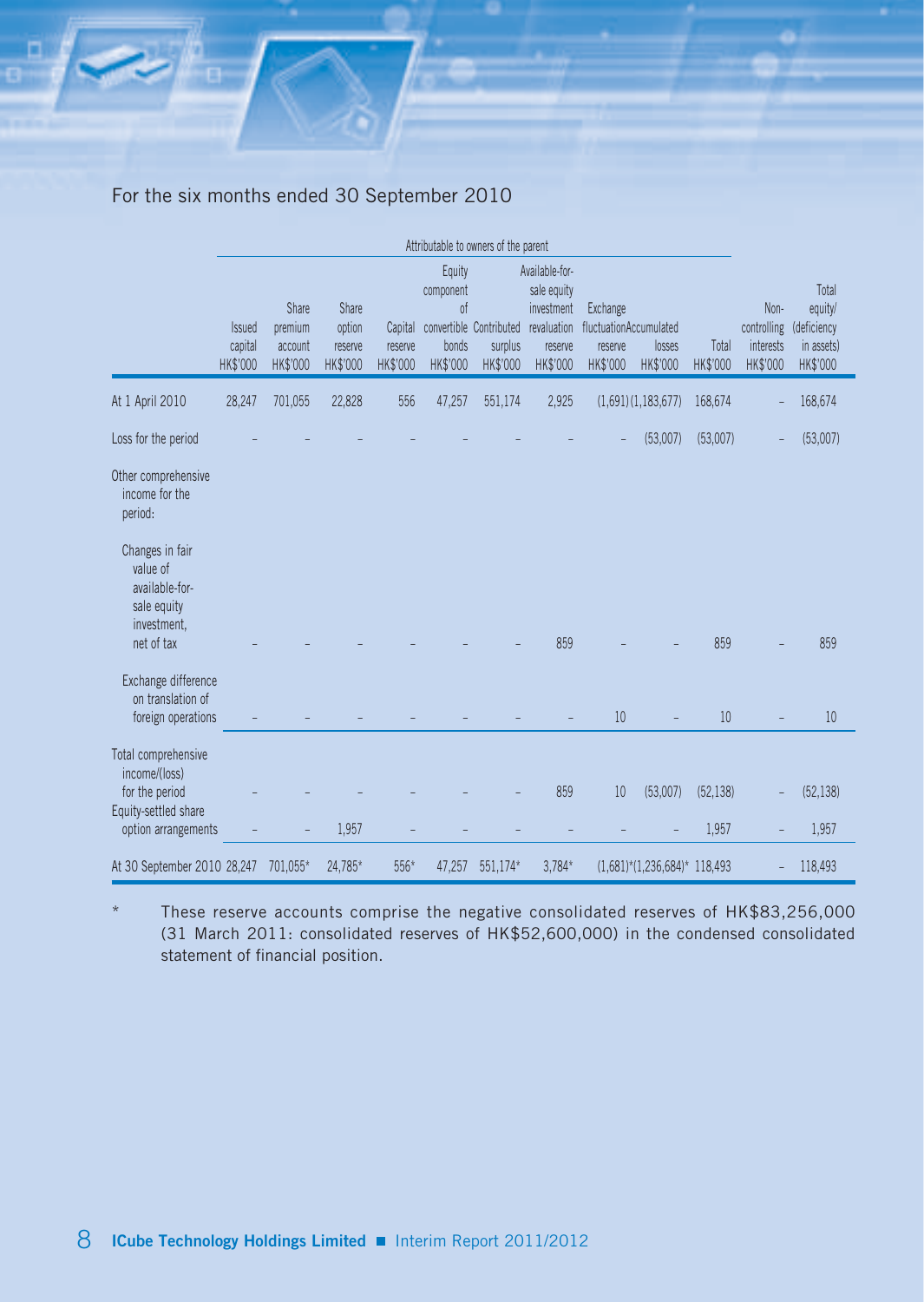# **CONDENSED CONSOLIDATED CASH FLOW STATEMENT**

|                                                                                                  | For the six months                 |                      |  |  |
|--------------------------------------------------------------------------------------------------|------------------------------------|----------------------|--|--|
|                                                                                                  | ended 30 September<br>2011<br>2010 |                      |  |  |
|                                                                                                  | (Unaudited)                        | (Unaudited)          |  |  |
|                                                                                                  | <b>HK\$'000</b>                    | HK\$'000             |  |  |
| <b>NET CASH FLOWS USED IN</b><br><b>OPERATING ACTIVITIES</b>                                     | (30, 333)                          | (61, 221)            |  |  |
| <b>NET CASH FLOWS FROM/(USED IN)</b><br><b>INVESTING ACTIVITIES</b>                              | 318                                | (1, 551)             |  |  |
| <b>NET CASH FLOWS USED</b><br>IN FINANCING ACTIVITIES                                            | (63)                               |                      |  |  |
| <b>DECREASE IN CASH AND CASH EQUIVALENTS</b><br>Cash and cash equivalents at beginning of period | (30,078)<br>50,707                 | (62, 772)<br>141,441 |  |  |
| Effect of foreign exchange rate changes, net                                                     | 132                                | 77                   |  |  |
| <b>CASH AND CASH EQUIVALENTS</b><br><b>AT END OF PERIOD</b>                                      | 20,761                             | 78,746               |  |  |
| <b>ANALYSIS OF BALANCES OF CASH</b><br><b>AND CASH EQUIVALENTS</b>                               |                                    |                      |  |  |
| Cash and bank balances<br>Time deposits with original<br>maturity of less than three             | 13,425                             | 71,414               |  |  |
| months when acquired, pledged<br>as security for bank facilities                                 | 7,336                              | 7,332                |  |  |
|                                                                                                  | 20,761                             | 78,746               |  |  |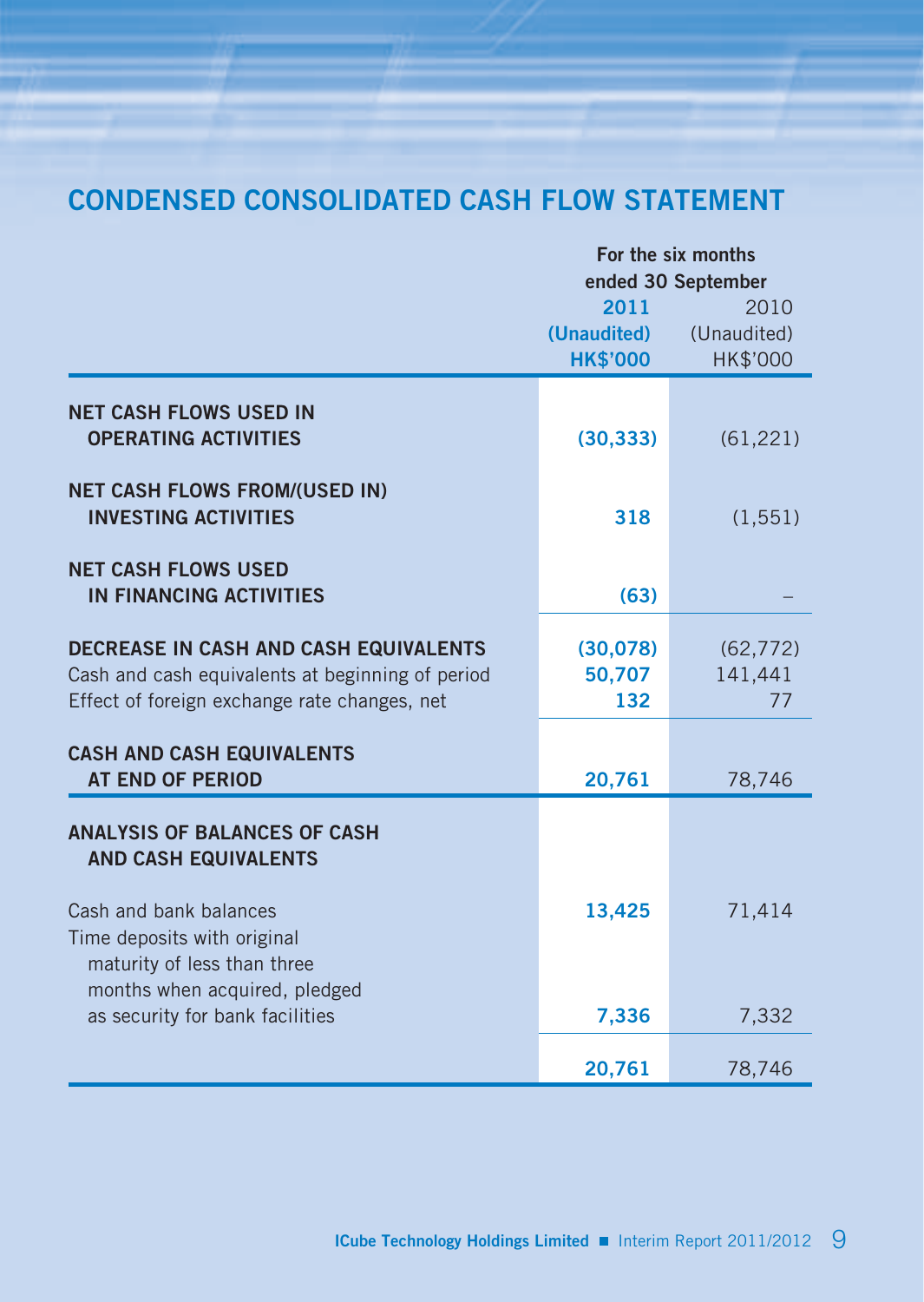# **NOTES TO CONDENSED CONSOLIDATED FINANCIAL STATEMENTS**

#### **1. Basis of preparation and accounting policies**

These interim condensed consolidated financial statements have not been audited by the Company's Auditors but have been reviewed by the Company's Audit Committee (the "Audit Committee").

The unaudited interim condensed consolidated financial statements have been prepared in accordance with Hong Kong Accounting Standard ("HKAS") 34 "Interim Financial Reporting", issued by the Hong Kong Institute of Certified Public Accountants ("HKICPA") and Appendix 16 to the Rules (the "Listing Rules") Governing the Listing of Securities on The Stock Exchange of Hong Kong Limited (the "Stock Exchange").

The accounting policies and basis of preparation used in the preparation of these unaudited interim condensed consolidated financial statements are consistent with those used in the preparation of the Company's audited consolidated financial statements for the year ended 31 March 2011 except for the adoption of the new standards and interpretations as noted below.

| <b>HKFRS 1 Amendment</b> | Amendment to HKFRS 1 First-time Adoption of Hong Reporting  |
|--------------------------|-------------------------------------------------------------|
|                          | Standards - Limited Exemption from Comparatives HKFRS       |
|                          | 7 Disclosures for First-time Adopters                       |
| HKAS 24 (Revised)        | <b>Related Party Disclosures</b>                            |
| <b>HKAS 32 Amendment</b> | Amendment to HKAS 32 Financial Instruments: Presentation    |
|                          | - Classification of Rights Issues                           |
| HK(IFRIC)-Int 14         | Amendments to HK(IFRIC)-Int 14 Prepayments of a             |
| Amendments               | Minimum Funding Requirement                                 |
| HK(IFRIC)-Int 19         | Extinguishing Financial Liabilities with Equity Instruments |
|                          |                                                             |

Apart from the above, the HKICPA has issued *Improvements to HKFRSs 2010* which sets out amendments to a number of HKFRSs primarily with a view to removing inconsistencies and clarifying wording. The amendments to HKFRS 3 and HKAS 27 are effective for the annual periods beginning on or after 1 July 2011, whereas amendments to HKFRS 1, HKFRS 7, HKAS 1, HKAS 34 and HK(IFRIC)-Int 13 are effective for the reporting periods beginning on or after 1 January 2011 although there are annual separate transitional provisions for each standard.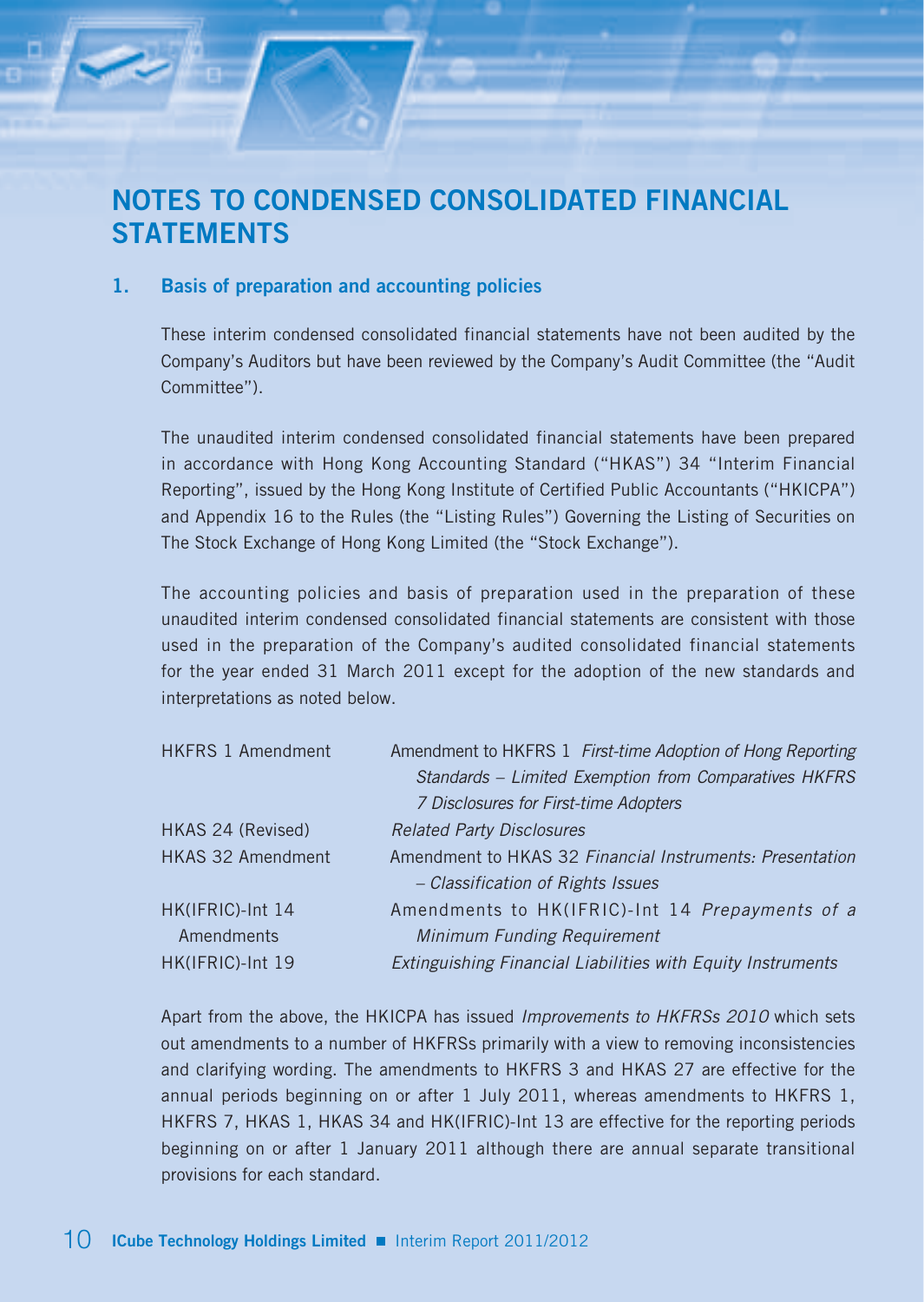The adoption of the above new and revised HKFRSs has no material impact on the accounting policies of the Group and the methods of computation in the Group's unaudited interim condensed consolidated financial statements.

The Group has not early adopted any other standard, interpretation or amendment that was issued but is not yet effective.

The Group recorded losses of HK\$138.1 million for the Period which comprised an unrealised loss on equity investments of HK\$118.6 million resulting from the recent downturn in the stock market, and had net liabilities of HK\$16.5 million as at 30 September 2011. The fair value of equity investments fluctuates from time to time, depending on the market sentiments, which results in fluctuation in the fair value gain/loss on the portfolio of the equity investments. The net liabilities as at 30 September 2011 included the 2010 Convertible Bonds (as defined in note 15) with a principal amount of HK\$200 million. These unaudited interim condensed consolidated financial statements have been prepared on a going concern basis as the directors of the Company are of opinion that the Group is able to continue as a going concern and to meet its obligations as and when they fall due, having regard to the following:–

- (1) The main component of total current and non-current liabilities of the Group is the 2010 Convertible Bonds (as defined in note 15) which the Group has not been required to pay until the maturity date on 1 December 2013; and
- (2) The Group had cash and cash equivalents and short term equity investments of HK\$150.7 million and had no bank overdrafts, short or long term interest-bearing bank borrowings.

The directors believe that the Group will have sufficient cash resources to satisfy its future working capital and other financing requirements. Accordingly, it is appropriate that these unaudited interim condensed consolidated financial statements should be prepared on a going concern basis and do not include any adjustments that would be required should the Group fail to continue as a going concern.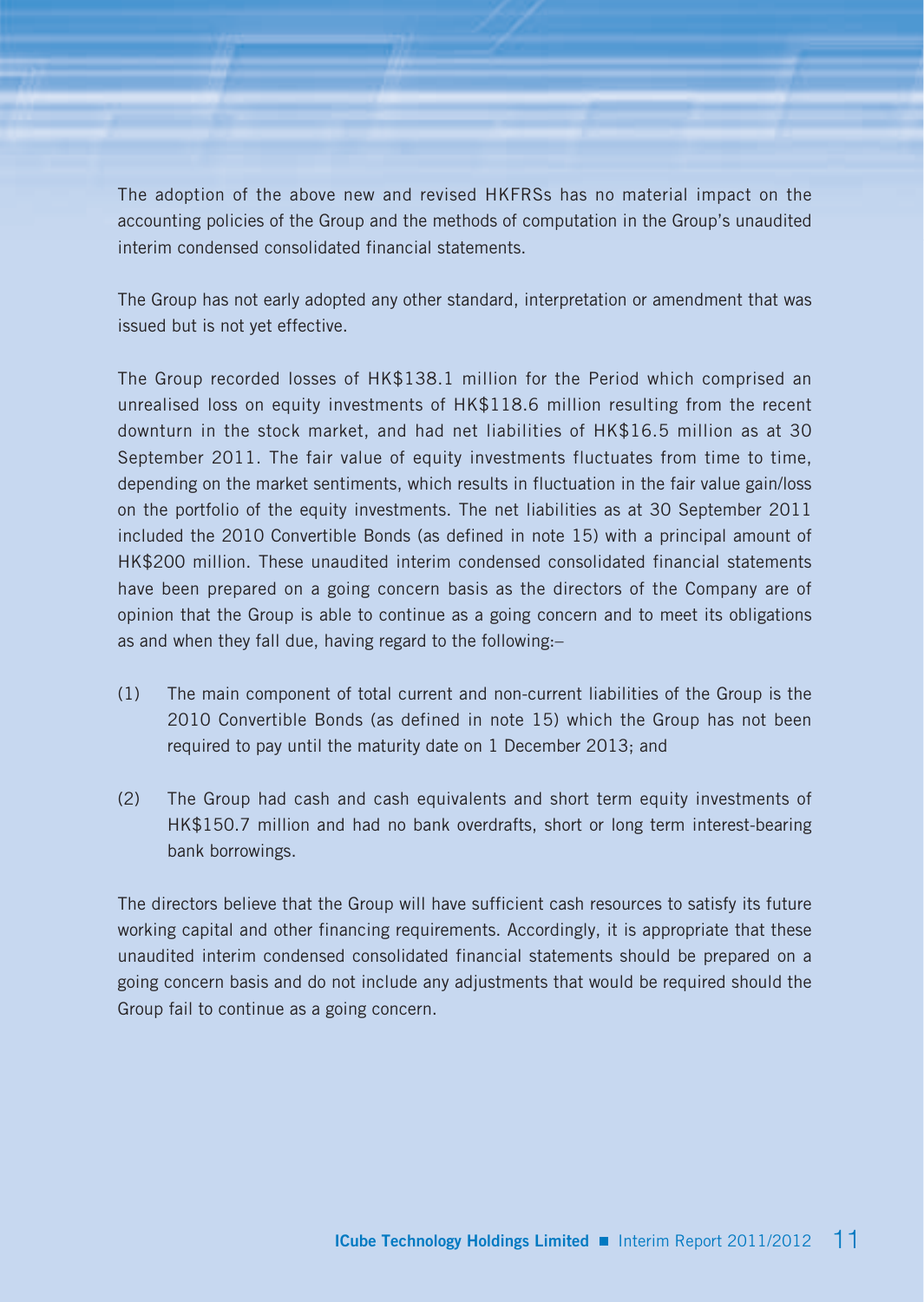#### **2. Segment information**

For the management purpose, the Group is currently organised in three operating divisions – electronic products, treasury investment and corporate & others. An analysis of the Group's revenue and results by business segments for the Period and the corresponding previous period is as follows:–

|                                         | Electronic products |             | <b>Treasury investment</b> |             |                 | Corporate & others | Consolidated    |                |
|-----------------------------------------|---------------------|-------------|----------------------------|-------------|-----------------|--------------------|-----------------|----------------|
|                                         | 2011                | 2010        | 2011                       | 2010        | 2011            | 2010               | 2011            | 2010           |
|                                         | (Unaudited)         | (Unaudited) | (Unaudited)                | (Unaudited) | (Unaudited)     | (Unaudited)        | (Unaudited)     | (Unaudited)    |
|                                         | <b>HK\$'000</b>     | HK\$'000    | <b>HK\$'000</b>            | HK\$'000    | <b>HK\$'000</b> | HK\$'000           | <b>HK\$'000</b> | HK\$'000       |
|                                         |                     |             |                            |             |                 |                    |                 |                |
| Segment revenue:                        |                     |             |                            |             |                 |                    |                 |                |
| Revenue from external customers         | 10,018              | 17,448      |                            |             |                 |                    | 10,018          | 17,448         |
| Gains/(losses) from treasury investment |                     |             | 9,688                      | (15, 854)   |                 |                    | 9,688           | (15, 854)      |
| Total                                   | 10,018              | 17,448      | 9,688                      | (15, 854)   |                 |                    | 19,706          | 1,594          |
| Segment results                         | (1,839)             | (2,727)     | (109, 016)                 | (25,045)    | (16, 763)       | (12,111)           | (127, 618)      | (39, 883)      |
| Reconciliation:                         |                     |             |                            |             |                 |                    |                 |                |
| Interest income and unallocated gains   |                     |             |                            |             |                 |                    | 7               | $\overline{9}$ |
| Unallocated expenses                    |                     |             |                            |             |                 |                    | (22)            | (21)           |
| Finance costs                           |                     |             |                            |             |                 |                    | (10, 457)       | (9, 597)       |
|                                         |                     |             |                            |             |                 |                    |                 |                |
| Loss before tax from                    |                     |             |                            |             |                 |                    |                 |                |
| continuing operations                   |                     |             |                            |             |                 |                    | (138,090)       | (49, 492)      |
| Income tax expense                      |                     |             |                            |             |                 |                    |                 |                |
| Loss for the period from                |                     |             |                            |             |                 |                    |                 |                |
| continuing operations                   |                     |             |                            |             |                 |                    | (138,090)       | (49, 492)      |
|                                         |                     |             |                            |             |                 |                    |                 |                |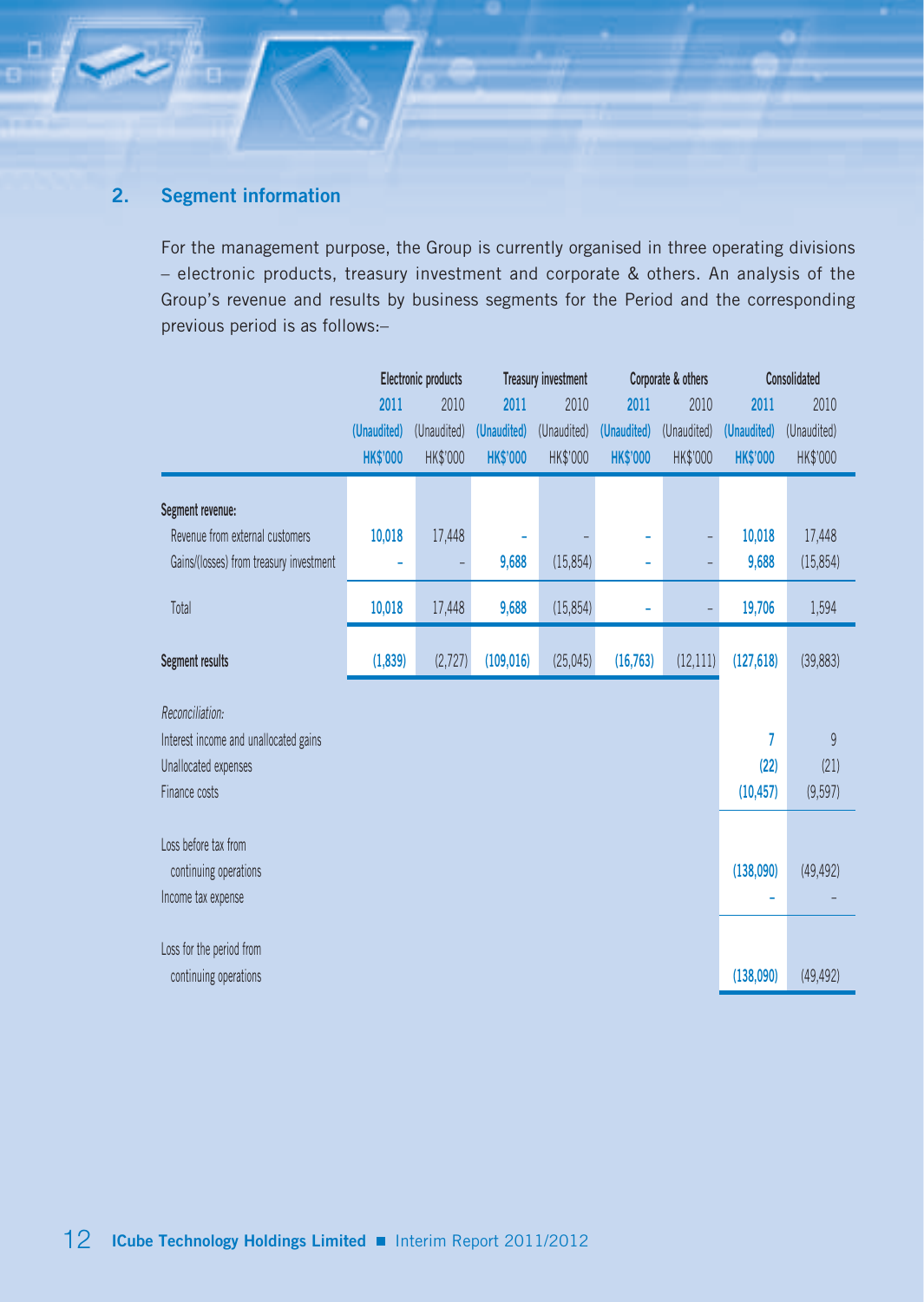### **3. Other income and gains**

|                      | For the six months |             |  |  |
|----------------------|--------------------|-------------|--|--|
|                      | ended 30 September |             |  |  |
|                      | 2011               | 2010        |  |  |
|                      | (Unaudited)        | (Unaudited) |  |  |
|                      | <b>HK\$'000</b>    | HK\$'000    |  |  |
|                      |                    |             |  |  |
| Bank interest income | 7                  | 9           |  |  |
| <b>Others</b>        | 95                 | 174         |  |  |
|                      |                    |             |  |  |
|                      | 102                | 183         |  |  |

#### **4. Loss before tax**

The Group's loss before tax is arrived at after charging:–

|                          | For the six months |             |  |  |
|--------------------------|--------------------|-------------|--|--|
|                          | ended 30 September |             |  |  |
|                          | 2011               | 2010        |  |  |
|                          | (Unaudited)        | (Unaudited) |  |  |
|                          | <b>HK\$'000</b>    | HK\$'000    |  |  |
|                          |                    |             |  |  |
| Cost of inventories sold | 10,269             | 16,962      |  |  |
| Depreciation             | 199                | 108         |  |  |

### **5. Finance costs**

|                                                                                                 | For the six months |             |
|-------------------------------------------------------------------------------------------------|--------------------|-------------|
|                                                                                                 | ended 30 September |             |
|                                                                                                 | 2011               | 2010        |
|                                                                                                 | (Unaudited)        | (Unaudited) |
|                                                                                                 | <b>HK\$'000</b>    | HK\$'000    |
| Interest on bank overdrafts wholly<br>repayable within five years<br>Interest on finance leases | 99<br>11           |             |
| Imputed interest on convertible bonds                                                           | 10,347             | 9,597       |
|                                                                                                 | 10,457             | 9,597       |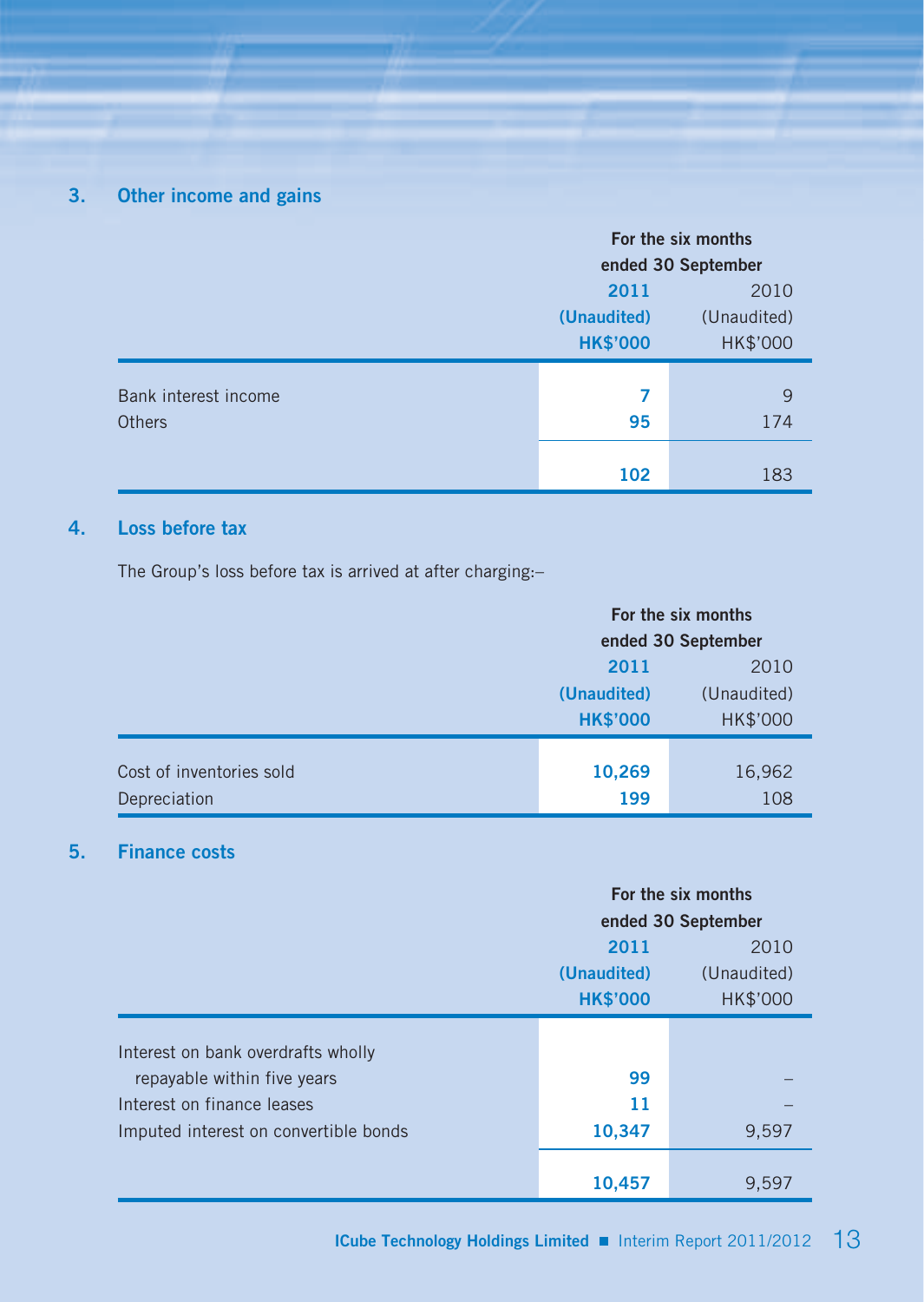#### **6. Income tax**

No provision for Hong Kong profits tax has been made as the Group did not generate any assessable profit arising in Hong Kong during the Period (2010: Nil).

No provision for Mainland China corporate income tax has been made as no assessable profit has been generated by the subsidiaries operating in the Mainland China during the Period (2010: Nil).

#### **7. Discontinued operation**

The results of operation of convenience stores for the periods are presented below:

|                                                     | For the six months |             |
|-----------------------------------------------------|--------------------|-------------|
|                                                     | ended 30 September |             |
|                                                     | 2011               | 2010        |
|                                                     | (Unaudited)        | (Unaudited) |
|                                                     | <b>HK\$'000</b>    | HK\$'000    |
| Revenue                                             |                    | 5,836       |
|                                                     |                    |             |
| Cost of goods sold                                  |                    | (4, 447)    |
| Gross profit                                        |                    | 1,389       |
| Other income                                        |                    | 630         |
| Selling and distribution costs                      |                    | (1,804)     |
| Administrative expenses                             |                    | (3,721)     |
| Other operating expenses                            |                    | (9)         |
| Loss before tax from the discontinued operation     |                    | (3, 515)    |
| Income tax expense                                  |                    |             |
| Loss for the period from the discontinued operation |                    | (3, 515)    |

#### **8. Dividend**

The Board has resolved not to pay any interim dividend for the Period (2010: Nil).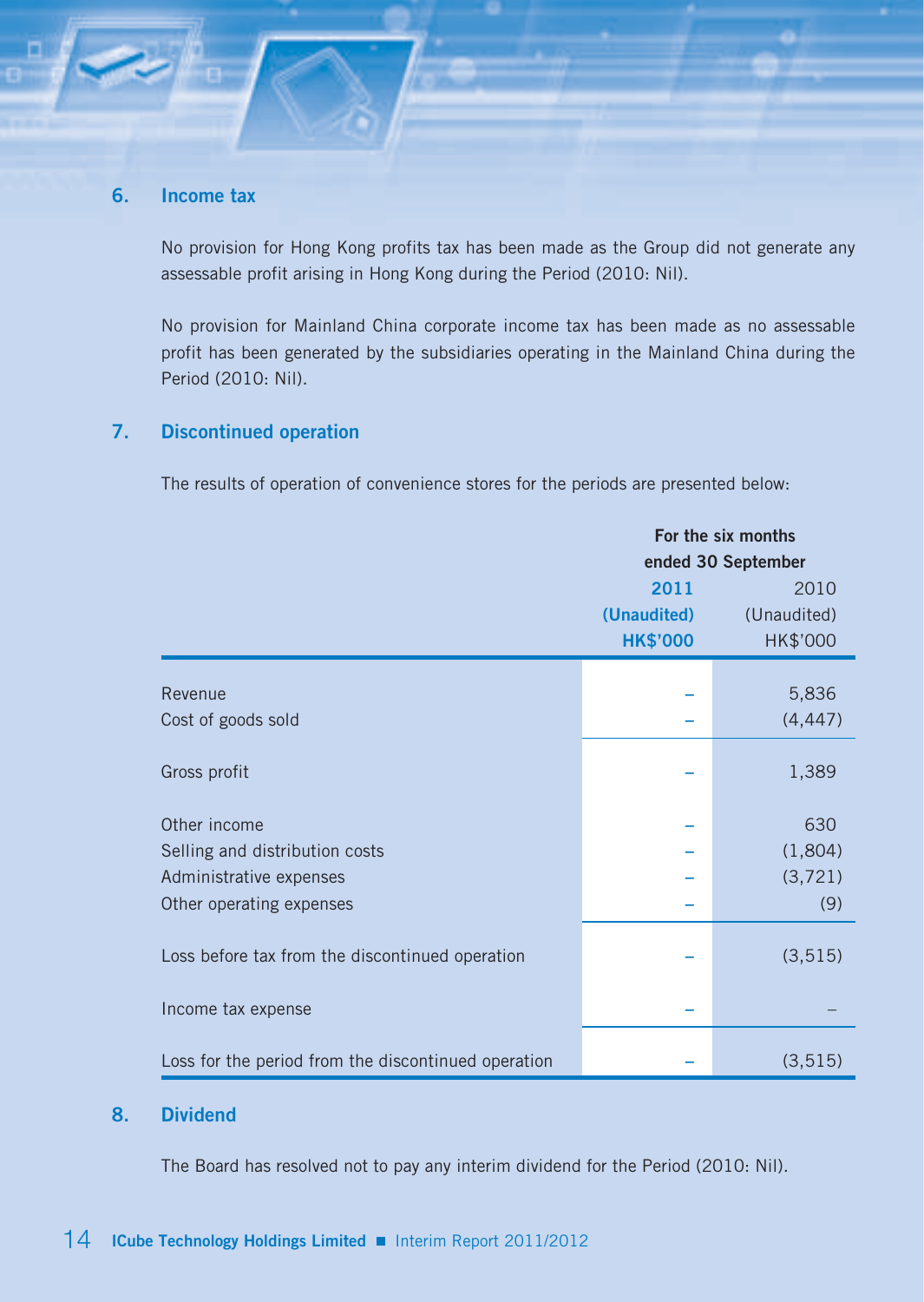#### **9. Loss per share attributable to ordinary equity holders of the parent**

The calculation of basic loss per share amounts is based on the loss attributable to ordinary equity holders of the parent for the Period of HK\$135,600,000 (2010: HK\$53,007,000) and the weighted average number of 2,824,643,047 (2010: 2,824,643,047) ordinary shares.

The calculation of the basic loss per share amounts from continuing operations is based on the loss for the period attributable to ordinary equity holders of the parent from continuing operations of HK\$135,600,000 (2010: HK\$49,492,000) and the weighted average number of 2,824,643,047 (2010: 2,824,643,047) ordinary shares.

No adjustment has been made to basic loss per share amounts presented for the periods ended 30 September 2011 and 2010 in respect of a dilution as the share options and the convertible bonds outstanding during the periods ended 30 September 2011 and 2010 had an anti-dilutive effect on the basic loss per share amounts presented.

## **10. Available-for-sale equity investments**

|                                           | At                  | At        |
|-------------------------------------------|---------------------|-----------|
|                                           | <b>30 September</b> | 31 March  |
|                                           | 2011                | 2011      |
|                                           | (Unaudited)         | (Audited) |
|                                           | <b>HK\$'000</b>     | HK\$'000  |
| Listed equity investments, at fair value: |                     |           |
| Hong Kong                                 | 470                 | 538       |
| <b>Elsewhere</b>                          | 15,514              | 18,274    |
|                                           |                     |           |
|                                           | 15,984              | 18,812    |

#### **11. Equity investments at fair value through profit or loss**

|                                         | At                  | At        |
|-----------------------------------------|---------------------|-----------|
|                                         | <b>30 September</b> | 31 March  |
|                                         | 2011                | 2011      |
|                                         | (Unaudited)         | (Audited) |
|                                         | <b>HK\$'000</b>     | HK\$'000  |
| Listed equity investments in Hong Kong, |                     |           |
| at fair value                           | 137,257             | 159,757   |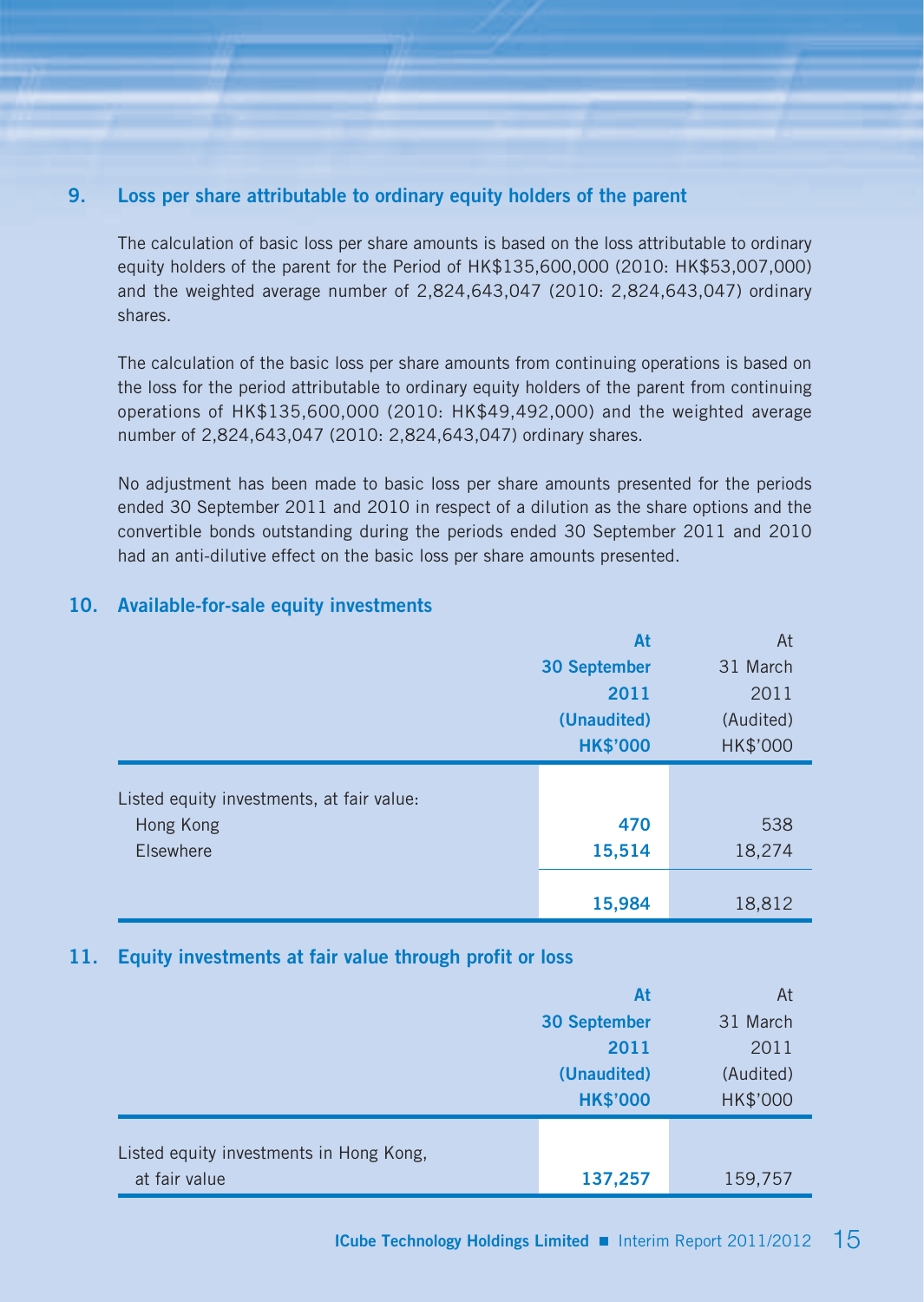#### **12. Inventories**

|                  | At                  | At        |
|------------------|---------------------|-----------|
|                  | <b>30 September</b> | 31 March  |
|                  | 2011                | 2011      |
|                  | (Unaudited)         | (Audited) |
|                  | <b>HK\$'000</b>     | HK\$'000  |
|                  |                     |           |
| Raw materials    | 318                 | 485       |
| Work in progress | 259                 | 578       |
| Finished goods   | 622                 | 225       |
|                  |                     |           |
|                  | 1,199               | 1,288     |

#### **13. Trade receivables**

The Group's trading terms with its customers are mainly on credit, except for new customers where payment in advance is normally required. The credit period is generally for a period of one month, extending up to two months for major customers. Each customer has a maximum credit limit. The Group seeks to maintain strict control over its outstanding receivables. Overdue balances are regularly reviewed by senior management. Trade receivables are non-interest-bearing.

As at 30 September 2011, an aged analysis of the Group's trade receivables, based on the invoice date, is as follows:

|                | At                  | At        |
|----------------|---------------------|-----------|
|                | <b>30 September</b> | 31 March  |
|                | 2011                | 2011      |
|                | (Unaudited)         | (Audited) |
|                | <b>HK\$'000</b>     | HK\$'000  |
|                |                     |           |
| Within 1 month | 1,289               | 1,937     |
| 1 to 2 months  | 1,325               | 235       |
| 2 to 3 months  |                     | 6         |
| Over 3 months  | 146                 | 32        |
|                |                     |           |
|                | 2,760               | 2,210     |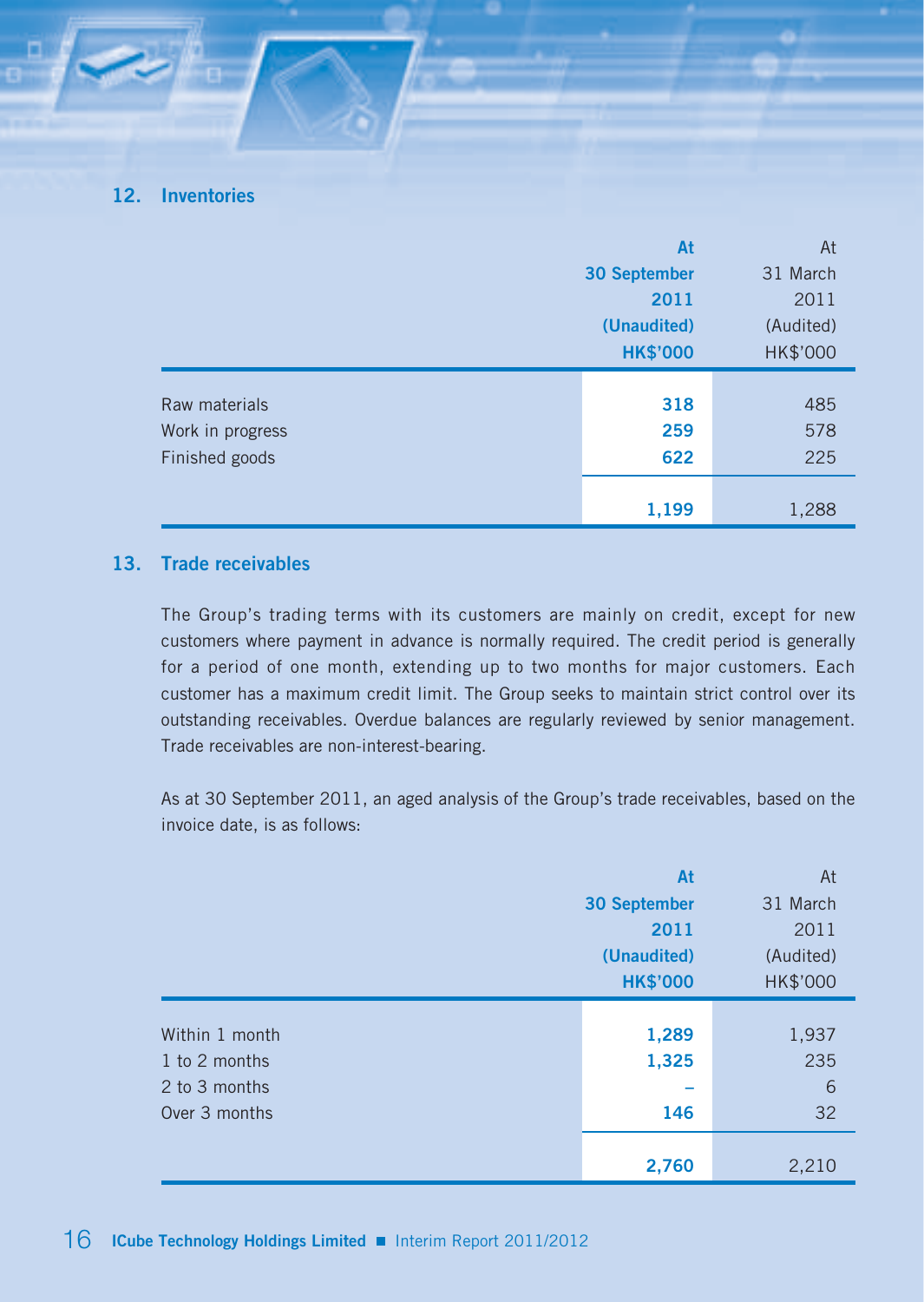#### **14. Trade payables**

As at 30 September 2011, an aged analysis of the Group's trade payables, based on the invoice date, is as follows:

|                      | At                  | At        |
|----------------------|---------------------|-----------|
|                      | <b>30 September</b> | 31 March  |
|                      | 2011                | 2011      |
|                      | (Unaudited)         | (Audited) |
|                      | <b>HK\$'000</b>     | HK\$'000  |
|                      |                     |           |
| Within 1 to 2 months | 839                 | 651       |
| 2 to 3 months        | 136                 |           |
| Over 3 months        | 257                 | 654       |
|                      |                     |           |
|                      | 1,232               | 1,305     |

Trade payables are non-interest-bearing and have a credit period of an average of two months.

#### **15. Convertible bonds**

On 8 October 2010, the Company entered into a placing agreement (the "Placing Agreement") with Taifook Securities Company Limited, the placing agent, in relation to the issue of three-year zero-coupon convertible bonds (the "2010 Convertible Bonds") with a principal amount of HK\$200,000,000. The Placing Agreement was completed on 1 December 2010 and the 2010 Convertible Bonds were issued by the Company to the bondholders on the same date. The 2010 Convertible Bonds are convertible at the option of the bondholders into ordinary shares of the Company at anytime following the date of issue of the 2010 Convertible Bonds up to the maturity date on 1 December 2013, at a price of HK\$0.125 per share, subject to adjustments.

The Company may redeem, in whole or in part, the outstanding 2010 Convertible Bonds at a 100% of the principal amount by giving the bondholders not less than seven business days' prior notice. If redeemed in part, the redemption shall be made in amounts of not less than multiples of HK\$500,000. On the maturity date, any 2010 Convertible Bonds not converted or redeemed during the tenure will be redeemed by the Company at 100% of the principal amount. There was no conversion or redemption of the 2010 Convertible Bonds during the period ended 30 September 2011.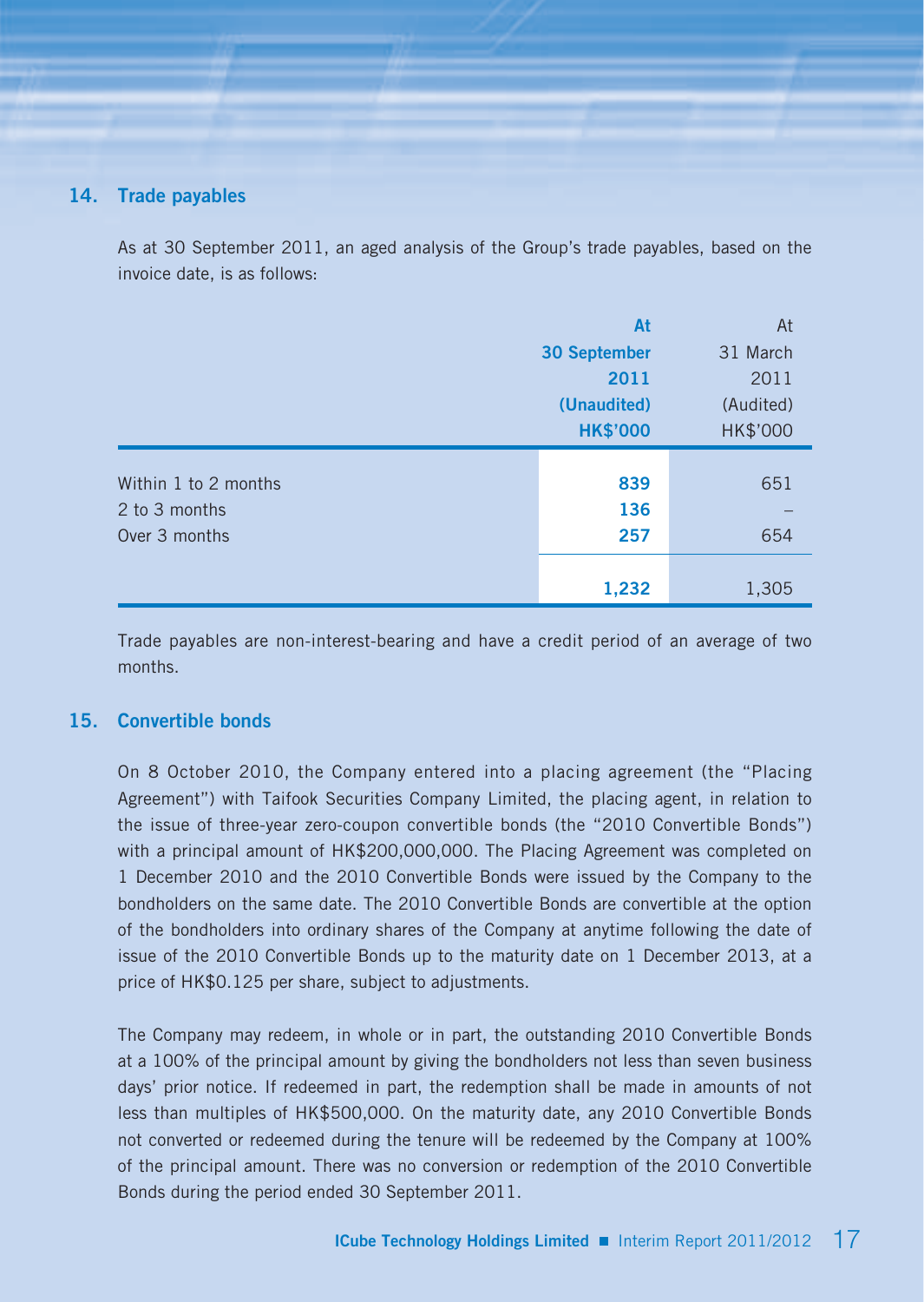The 2010 Convertible Bonds had been split as to the derivative and liability components, and the movements in the derivative and liability components were as follows:

|                                                                         | <b>HK\$'000</b>    |
|-------------------------------------------------------------------------|--------------------|
| Nominal value of convertible bonds issued                               | 200,000            |
| Derivative component                                                    | (59, 220)          |
| Transaction costs related to the liability component                    | (4,000)            |
| Liability component at the issuance date<br>Interest expenses           | 136,780<br>5,815   |
| Liability component at 31 March 2011<br>Interest expenses               | 142,595<br>10,347  |
| Liability component at 30 September 2011                                | 152,942            |
| Derivative component at the issuance date<br>Fair value gain recognised | 59,220<br>(13,680) |
| Derivative component at 31 March 2011 and 30 September 2011             | 45,540             |

### **16. Share capital**

|                                                                               | At                  | At              |
|-------------------------------------------------------------------------------|---------------------|-----------------|
|                                                                               | <b>30 September</b> | 31 March        |
|                                                                               | 2011                | 2011            |
|                                                                               | (Unaudited)         | (Audited)       |
|                                                                               | <b>HK\$'000</b>     | <b>HK\$'000</b> |
| <b>Authorised</b><br>$-60,000,000,000$ ordinary shares<br>of HK\$0.01 each    | 600,000             | 600,000         |
| Issued and fully paid<br>$-2,824,643,047$ ordinary shares<br>of HK\$0.01 each | 28,247              | 28.247          |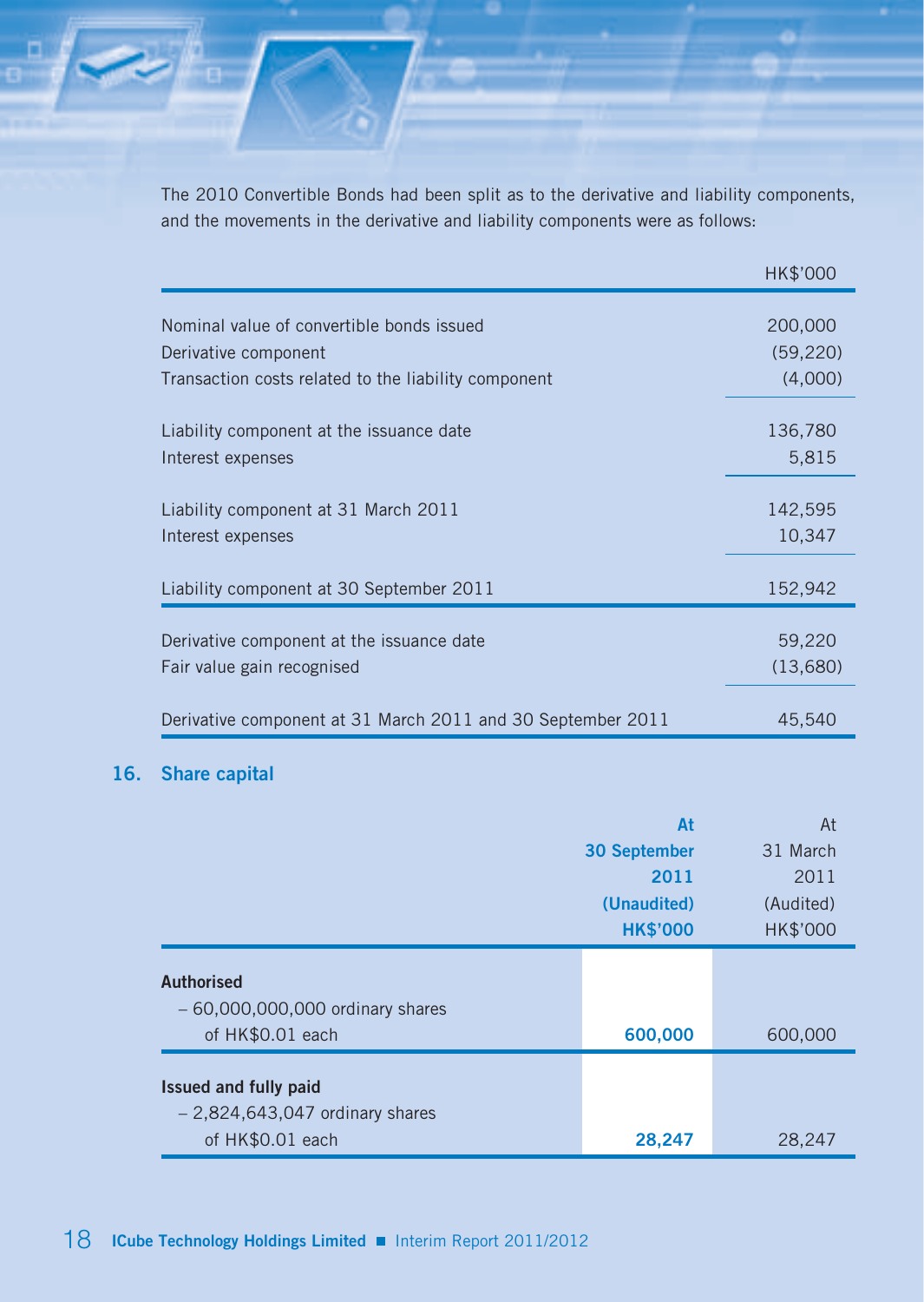#### **17. Related party transactions**

In addition to the transactions and balances detailed elsewhere in these unaudited interim condensed consolidated financial statements, the Group had the following material transactions with related parties during the periods:

Compensation of key management personnel of the Group:

|                                           | For the six months |             |
|-------------------------------------------|--------------------|-------------|
|                                           | ended 30 September |             |
|                                           | 2011               | 2010        |
|                                           | (Unaudited)        | (Unaudited) |
|                                           | <b>HK\$'000</b>    | HK\$'000    |
|                                           |                    |             |
| Salaries, allowances and benefits in kind | 1,620              | 1,976       |
| Equity-settled share option expense       | 488                | 1,062       |
| Pension scheme contributions              | 81                 | 96          |
|                                           |                    |             |
|                                           | 2.189              | 3,134       |

#### **18. Approval of the unaudited interim condensed consolidated financial statements**

These unaudited interim condensed consolidated financial statements were approved and authorised for issue by the Board on 22 November 2011.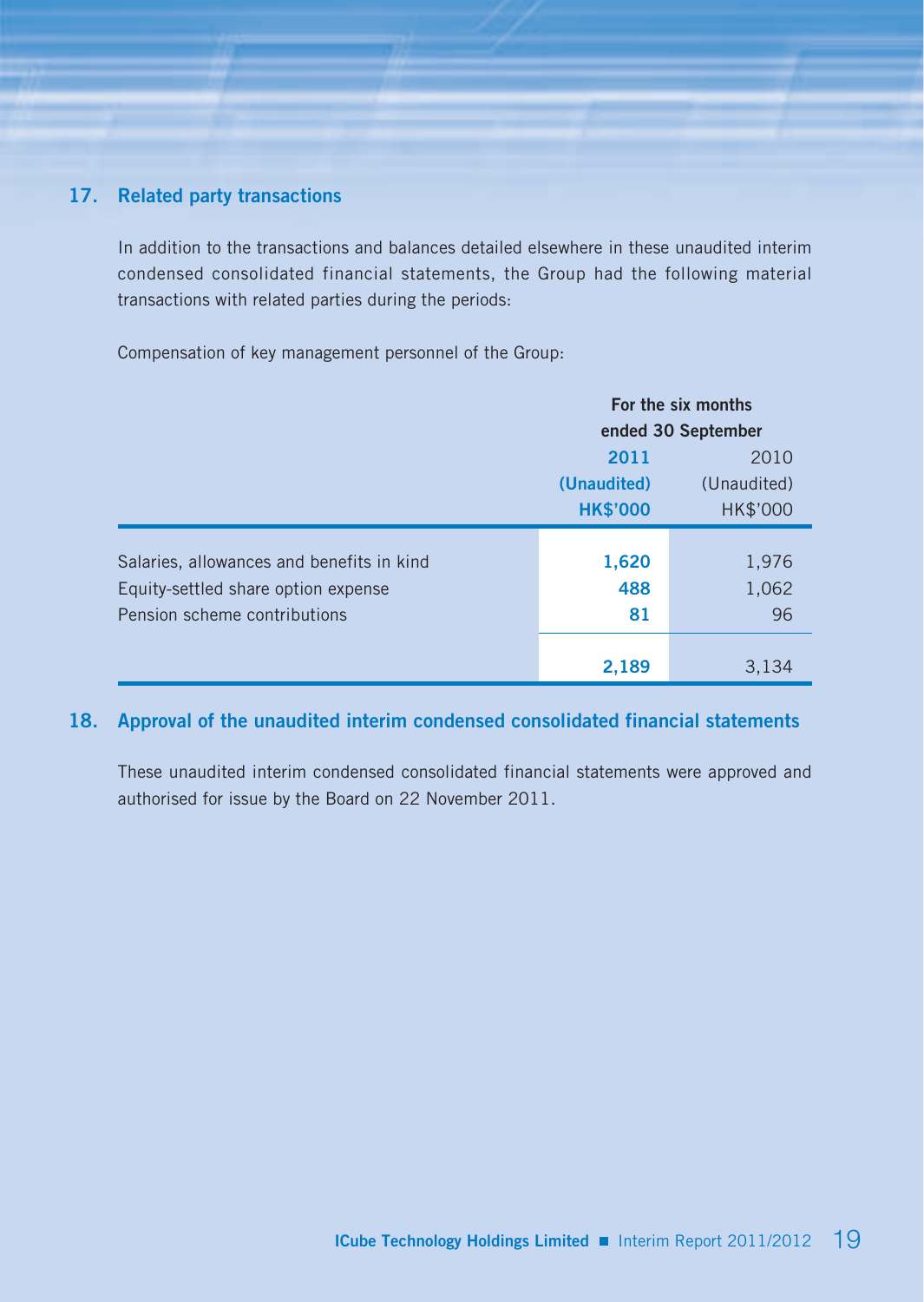# **MANAGEMENT DISCUSSION AND ANALYSIS**

### **Business Review**

The Group's revenue for the Period was HK\$19.7 million, representing an increase of HK\$18.1 million as compared to the revenue of HK\$1.6 million for the corresponding period of last year. The increase in revenue was mainly due to the dividend and interest income on investment in equity securities and convertible notes. The loss for the Period was HK\$138.1 million, compared to the loss of HK\$53.0 million for the corresponding period of last year. Loss per share attributable to ordinary equity holders of the parent for the Period was HK4.80 cents (2010: Loss per share of HK1.88 cents). The Group's loss for the Period was primarily attributable to the unrealised loss on equity investments of HK\$118.6 million in the treasury investment segment.

The Group continued to place strong research and development efforts on the first Multi-threaded Virtual Pipeline (MVP) based on its System-on-chip (SoC) product, ICube's IC1. Containing two MVP cores, that integrate the central processing unit (CPU) and graphics processing unit (GPU) into one unified parallel computing multiprocessing core, ICube's IC1 is a SoC solution that provides high computing power while maintaining a substantial price/performance advantage in the industry for mobile computing and mobile communication devices. During the Period, our research and development team has been successful in porting the Andriod 2.3 software on IC1, based on the world's first multi-SMP-thread UPU core.

Due to the worsening sovereign debt crisis in Europe and weak economic situation in the United States, market demand for electronic products has become sluggish. Major customers in the export market reduced their inventory and slashed future sales orders. During the Period, the electronic products trading business slowed down, the sales revenue from the electronic products segment decreased by HK\$7.4 million, or 42.6% to HK\$10.0 million and the operating loss for this segment was HK\$1.8 million (2010: loss of HK\$2.7 million).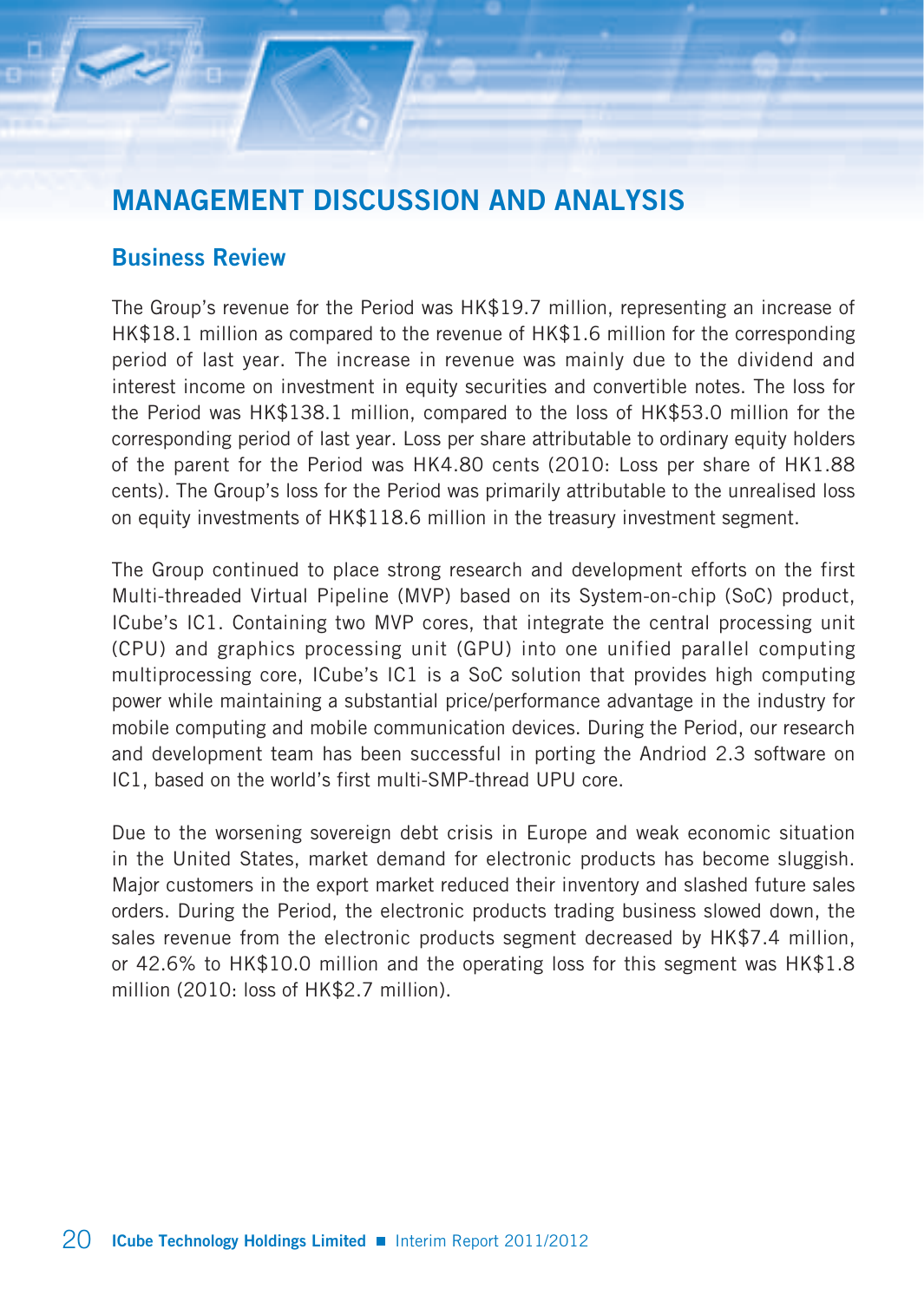The Group continued to utilise its available funds in treasury investment. During the Period, the local stock market was volatile due to the sovereign debt crisis in Europe. In early August, the United States suffered the loss of its triple-A credit rating from an international credit rating agency due to concerns over the huge deficit. The downgrade of credit rating seriously hit the market sentiments and investor confidence and the Hang Seng Index further slumped in heavy volume. The Group's treasury investment segment was inevitably affected and recorded an unrealised loss on equity investments of HK\$118.6 million for the Period.

### **Prospects**

Continued strong domestic economic growth indicates that Mainland China remains an engine of global economic growth. The continuing trend in mobile internet creates fertile ground for innovation and will contribute largely to the outstanding growth of devices in the computing and communications sectors. Mainland China's semiconductor consumption is expected to continue to grow. The Group looks forward to contributing to and growing with market opportunities that are supported by China's vast electronics production by providing its IC1 and its Harmony Unified Processor Technology to the mobile computing and communication devices segment.

Looking ahead, while global economic uncertainties and the sovereign debt crisis in Europe will persist, the Group will continue to be on the alert and to pursue a prudent investment strategy in developing its existing and new businesses.

### **Financial Review**

The Group's revenue for the Period was HK\$19.7 million, representing an increase of HK\$18.1 million as compared to the revenue of HK\$1.6 million for the corresponding period of last year. The Group's revenue mainly comprised the sales revenue of electronic products trading of HK\$10.0 million, and income and gains of HK\$9.7 million from the treasury investment segment.

The loss for the Period was HK\$138.1 million. As at 30 September 2011, the Group's consolidated net liabilities were HK\$16.5 million (31 March 2011: net assets value of HK\$120.9 million).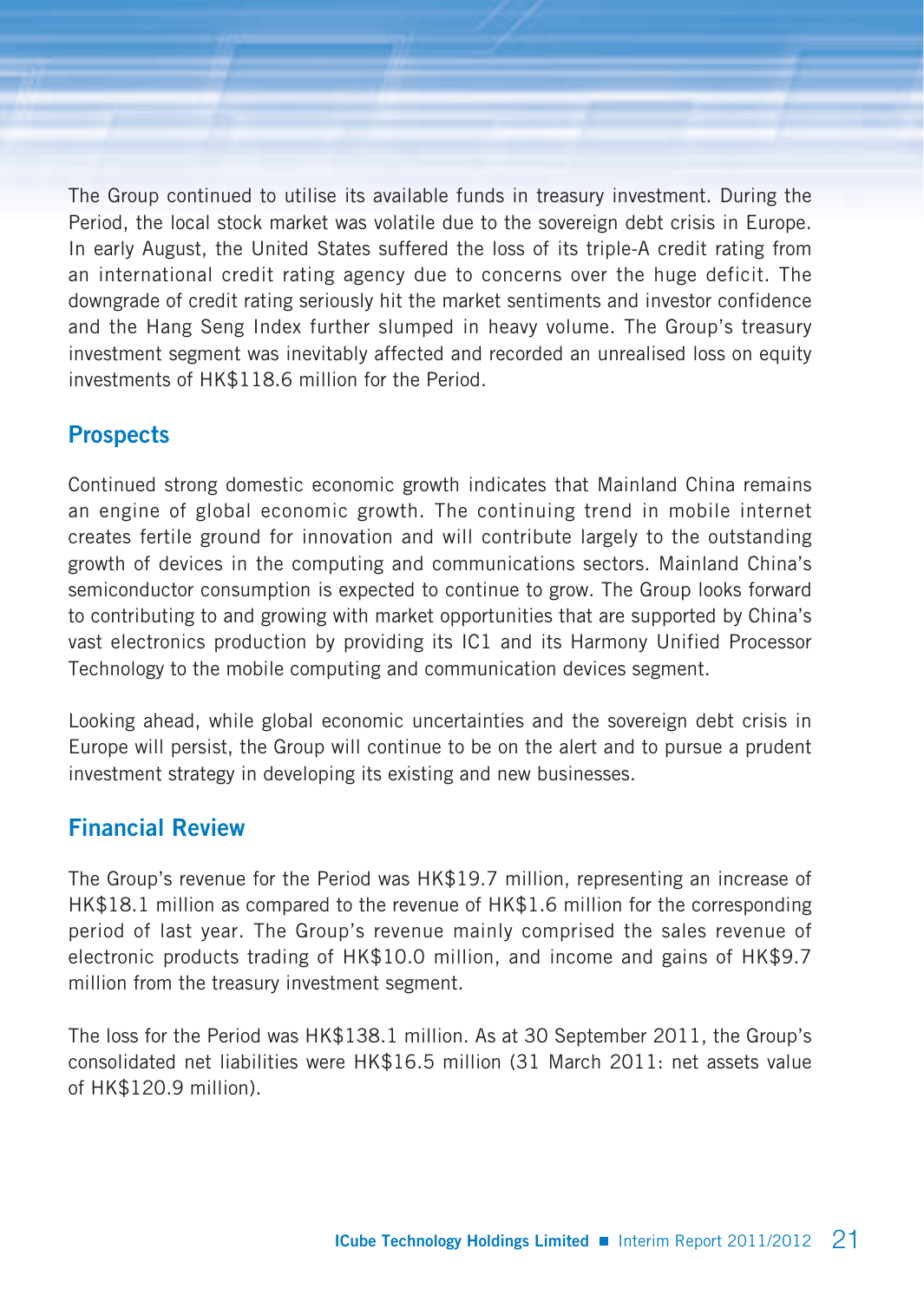## **Liquidity and Financial Resources**

During the Period, the Group generally financed its operations with internally generated cash flow, cash reserve and banking facilities. The Group's bank and short term deposits as at 30 September 2011 amounted to HK\$20.8 million (31 March 2011: HK\$50.7 million).

As at 30 September 2011, cash and bank balances of the Group denominated in Renminbi ("RMB") amounted to approximately HK\$5,891,000 (31 March 2011: HK\$3,900,000). The RMB is not freely convertible into other currency. However, under Mainland China's Foreign Exchange Control Regulations and Administration of Settlement, the Group is permitted to exchange RMB for other currency through banks authorised to conduct foreign exchange business.

As at 30 September 2011, the Group had no bank overdrafts, short or long term interest-bearing bank borrowings (31 March 2011: Nil).

As at 30 September 2011, the Group's current ratio was 2.9 times (31 March 2011: 5.4 times) based on current assets of HK\$180.9 million (31 March 2011: HK\$299.7 million) and current liabilities of HK\$61.8 million (31 March 2011: HK\$55.5 million).

As at 30 September 2011, the Group did not have any significant commitments (31 March 2011: Nil). The Group also had no other contingent liabilities or other material commitments.

### **Capital Structure**

As at 30 September 2011, the Group's gearing ratio, being convertible bonds payable to net worth and convertible bonds payable was 109.1% (31 March 2011: 60.9%).

The Group's bank deposits are mainly denominated in Hong Kong dollars. Most of the Group's sales and purchases are made in United States dollars and Hong Kong dollars. Therefore, the Group's exchange risk exposure is minimal.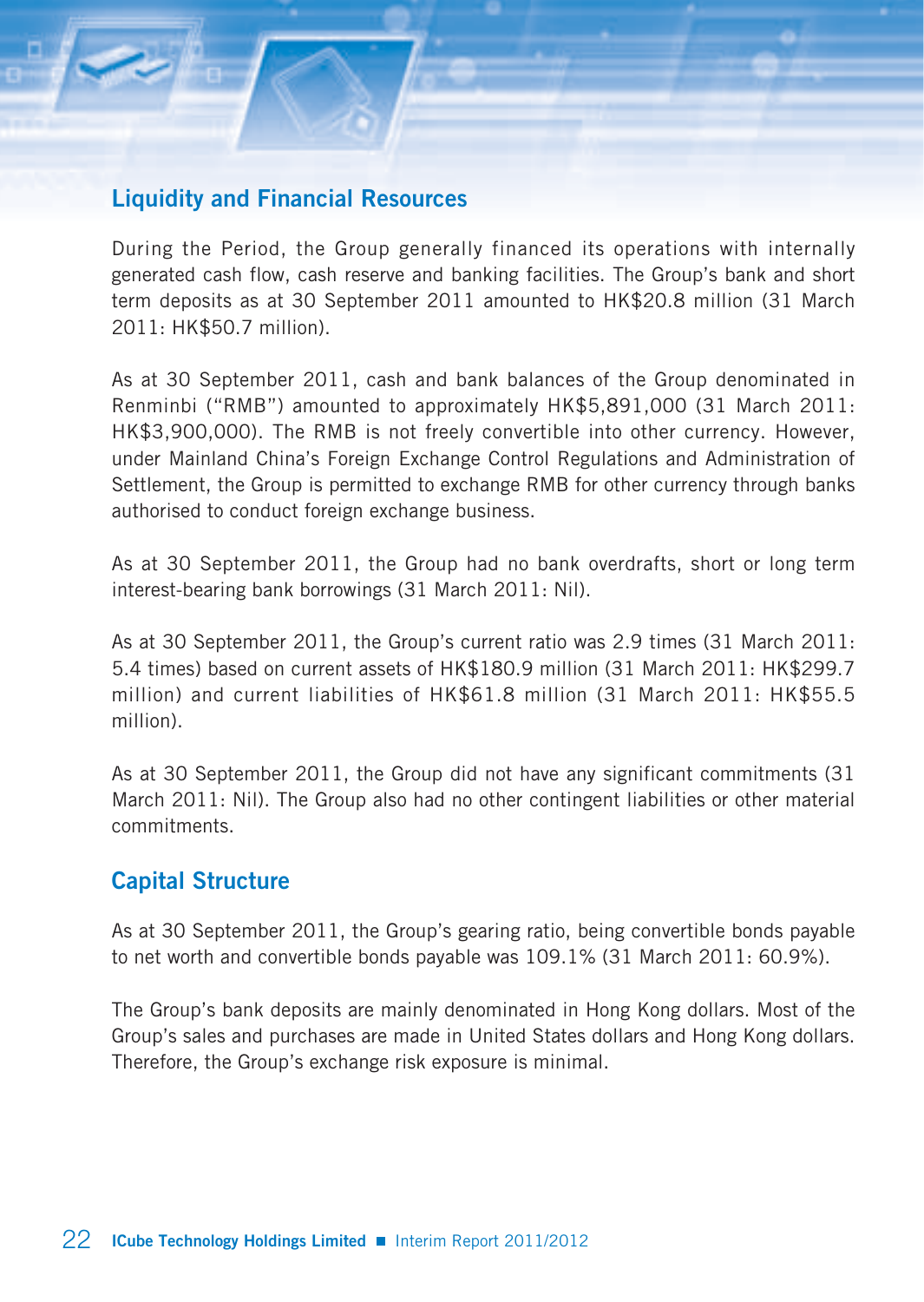### **Significant Investments**

As at 30 September 2011, the Group held convertible notes issued by a company listed on the Stock Exchange with fair value amount of the conversion option derivative of HK\$0.4 million and the carrying amount of the loan portion of HK\$14.9 million. The carrying amount of the loan portion approximated to its fair value. The interest income for the Period was HK\$7.9 million.

As at 30 September 2011, the Group maintained a portfolio of equity investments (including available-for-sale equity investments and equity investments at fair value through profit or loss) with total carrying amount of HK\$153.2 million. The related dividend income for the Period was HK\$1.7 million.

### **Details of Charges on Assets**

As at 30 September 2011, a fixed deposit of HK\$7.3 million (31 March 2011: HK\$7.3 million) was pledged to secure banking facilities granted to the Group.

### **Material Acquisitions and Disposals**

During the Period, the Company had no material acquisitions or disposals of subsidiaries or associates.

### **Employment, Training and Development**

As at 30 September 2011, the Group had a total of 107 employees of which 30 were based in Hong Kong and 77 based in Mainland China. The Group is committed to staff training and development and structured training programmes for all employees.

Remuneration packages are maintained at a competitive level and reviewed on a periodic basis. Bonuses and share options are awarded to employees according to individual performance and industry practice.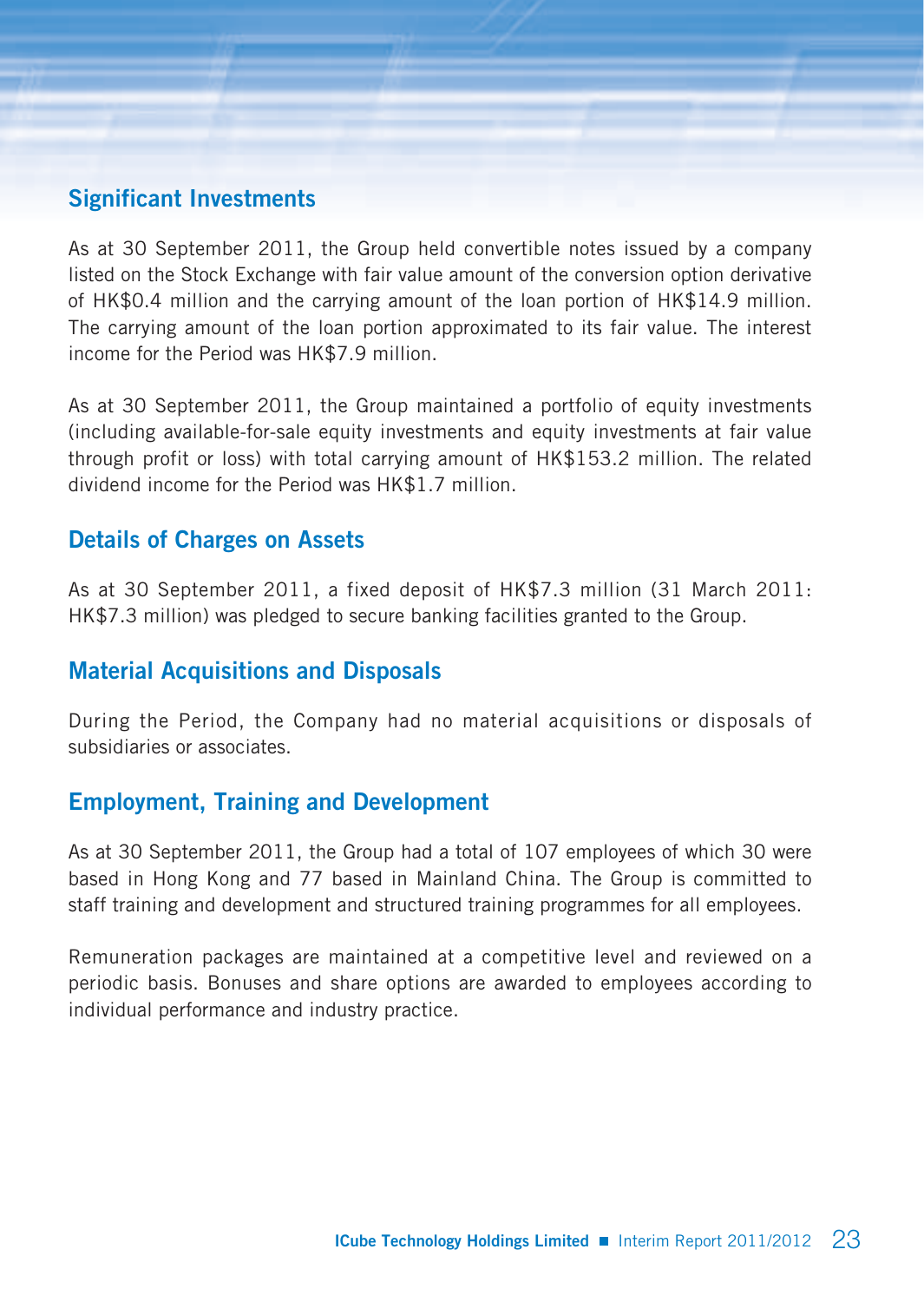# **DIRECTORS' INTERESTS IN SHARES AND UNDERLYING SHARES OF THE COMPANY**

As at 30 September 2011, the interests of the directors of the Company in the shares and underlying shares of the Company (within the meaning of Part XV of the Securities and Futures Ordinance (the "SFO")), as recorded in the register required to be kept by the Company pursuant to Section 352 of the SFO or as otherwise notified to the Company and the Stock Exchange pursuant to the Model Code for Securities Transactions by Directors of Listed Issuers (the "Model Code") were as follows:–

### **(1) Long position in ordinary shares of the Company**

| Name of director | Capacity                                     | Number of<br>ordinary shares<br>held/interested | Percentage <sup>*</sup> of<br>the Company's<br>issued<br>share capital |
|------------------|----------------------------------------------|-------------------------------------------------|------------------------------------------------------------------------|
| Mr. Wong Howard  | Interest held by<br>a controlled corporation | 680,000,000<br>(Note)                           | 24.07%                                                                 |
|                  | Beneficial owner                             | 21,299,000                                      | 0.75%                                                                  |
|                  |                                              | 701,299,000                                     | 24.82%                                                                 |
| Mr. Wong Yat Fai | Beneficial owner                             | 21,299,000                                      | 0.75%                                                                  |

Note: These shares were held by Allied Way International Limited ("Allied Way"). Allied Way is a company incorporated in Hong Kong, the entire issued capital of which is owned as to 50% by Mr. Wong Howard and 50% by his spouse, Ms. Cheung Mei Yee, Rebacca ("Ms. Rebacca Cheung"). Mr. Wong Howard and his spouse were deemed to be interested in these 680,000,000 shares of the Company held by Allied Way under Part XV of the SFO.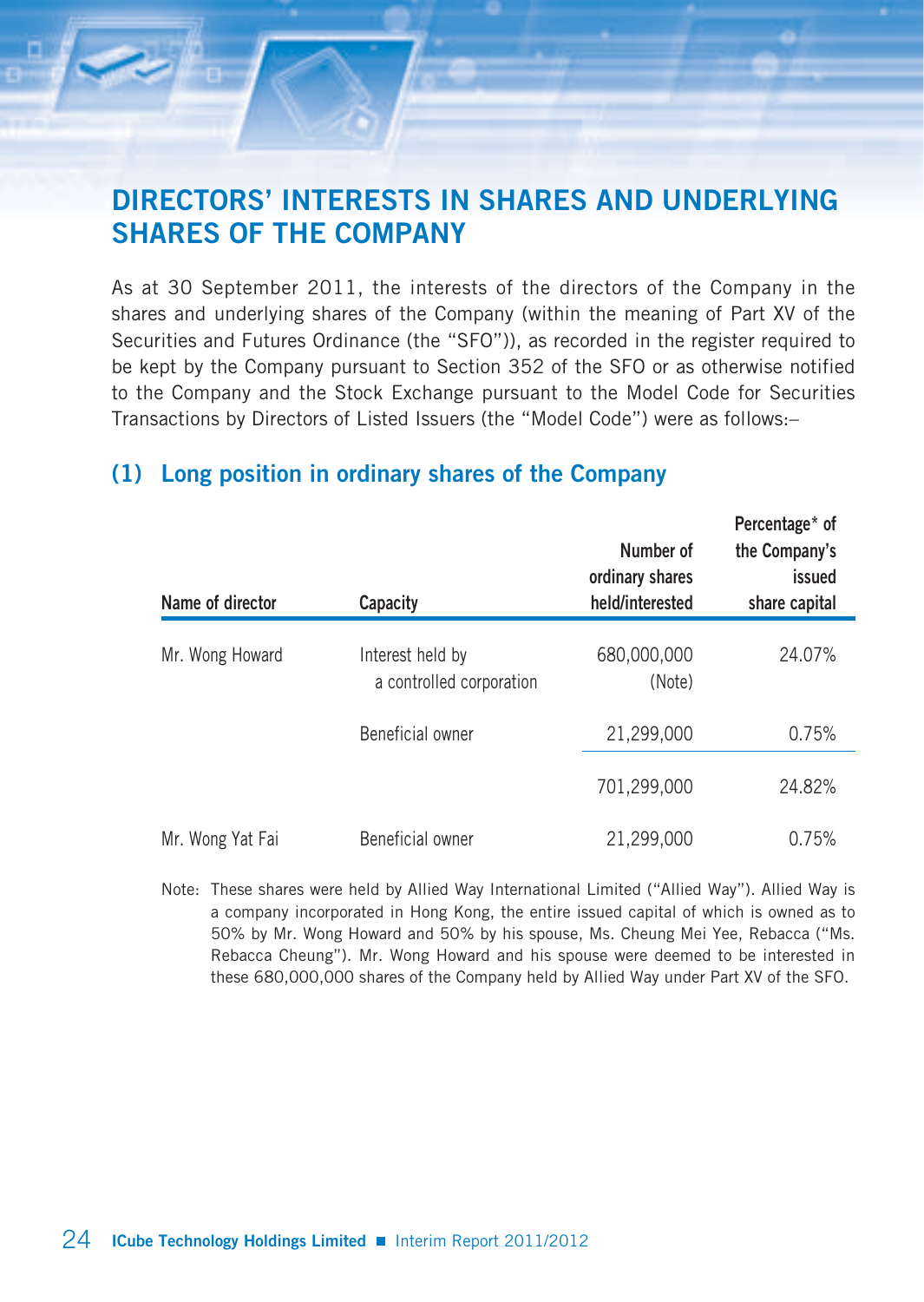### **(2) Long position in underlying shares of the Company – physically settled unlisted equity derivatives**

| Name of director | Capacity         | Number of<br>underlying shares<br>in respect of<br>the share options<br>granted | Percentage* of<br>the underlying<br>shares over the<br>Company's issued<br>share capital |
|------------------|------------------|---------------------------------------------------------------------------------|------------------------------------------------------------------------------------------|
| Mr. Wong Howard  | Beneficial owner | 56,200,000                                                                      | 1.99%                                                                                    |
| Mr. Wong Yat Fai | Beneficial owner | 38,200,000                                                                      | 1.35%                                                                                    |

Details of the above share options as required to be disclosed by the Listing Rules have been set out under the paragraph headed "Share Option Scheme".

The percentage represents the number of ordinary shares/underlying shares held/interested divided by the number of the Company's issued shares as at 30 September 2011.

In addition to the above, as at 30 September 2011, certain directors of the Company held shares in certain subsidiaries of the Company in a non-beneficial capacity, solely for the purpose of complying with the previous requirement of a minimum of two shareholders.

Save as disclosed above, as at 30 September 2011, none of the directors or chief executives of the Company had interests or short position in the shares, underlying shares or debentures of the Company or its associated corporations (within the meaning of Part XV of the SFO) as recorded in the register required to be kept by the Company pursuant to Section 352 of the SFO or as otherwise notified to the Company and Stock Exchange pursuant to the Model Code.

# **SHARE OPTION SCHEME**

The Company operates a share option scheme (the "Scheme") adopted on 27 August 2003 for the purpose of providing incentives and rewards to eligible participants (including but not limited to the directors and employees of the Group) who contribute to the success of the Group's operations.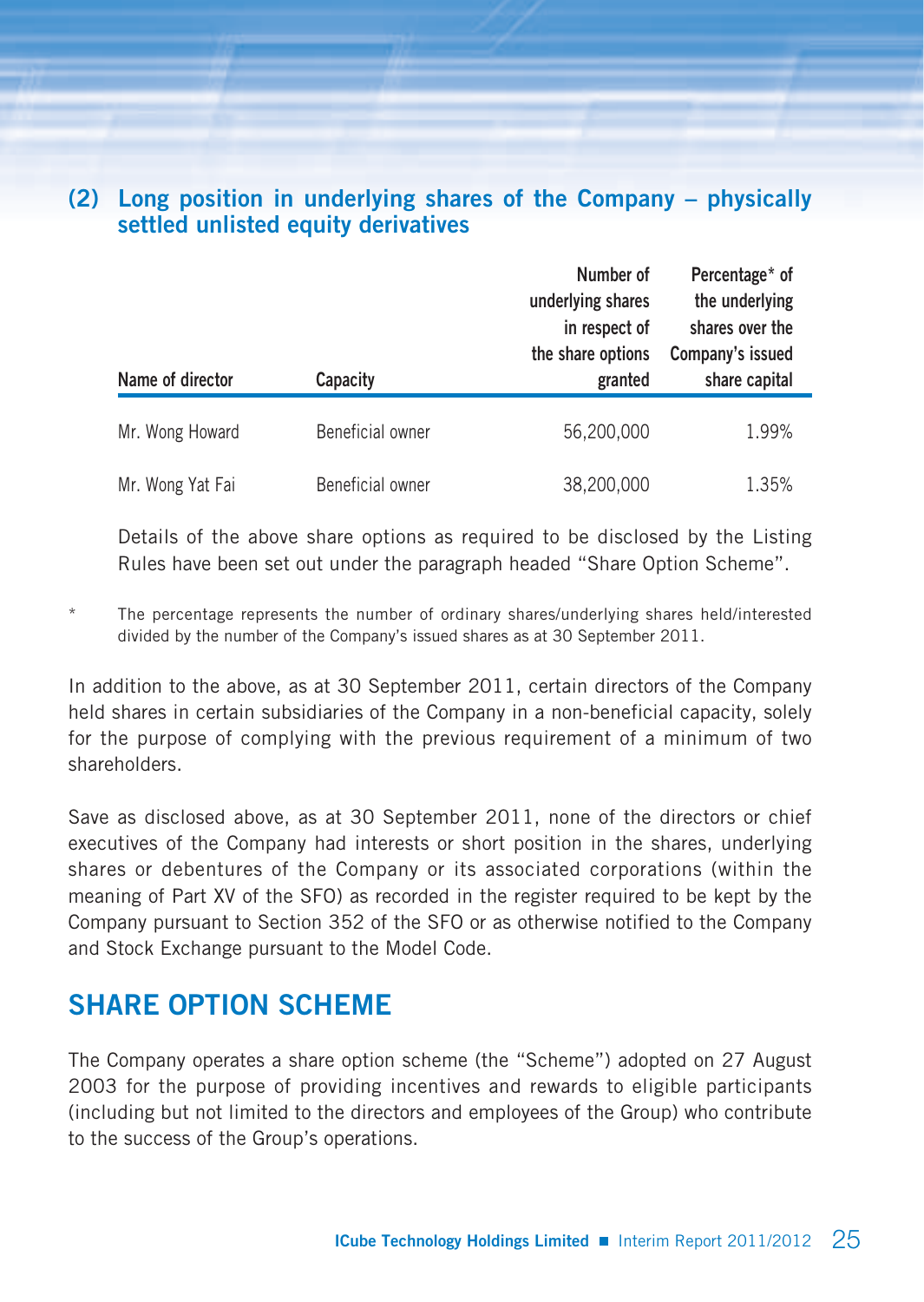A summary of movements of the share options granted under the Scheme during the Period is set out below:

| Name or category<br>of participant | Number of<br>share options<br>outstanding<br>at 1 April<br>2011 | Number of<br>share options<br>granted<br>during the<br>Period <sup>(3)</sup>                                            | Number of<br>share options<br>exercised/<br>cancelled/<br>lapsed during<br>the Period                                                       | Number of<br>share options<br>outstanding<br>at<br>30 September<br>2011                                                                                           | Date of grant of<br>share options                                                                                                       | Exercise period of<br>share options <sup>(1)</sup>                                                                                                                                                                                                     | <b>Exercise</b><br>price of share<br>options <sup>(2)</sup><br>(HK\$ per share)                    |
|------------------------------------|-----------------------------------------------------------------|-------------------------------------------------------------------------------------------------------------------------|---------------------------------------------------------------------------------------------------------------------------------------------|-------------------------------------------------------------------------------------------------------------------------------------------------------------------|-----------------------------------------------------------------------------------------------------------------------------------------|--------------------------------------------------------------------------------------------------------------------------------------------------------------------------------------------------------------------------------------------------------|----------------------------------------------------------------------------------------------------|
| <b>Director</b>                    |                                                                 |                                                                                                                         |                                                                                                                                             |                                                                                                                                                                   |                                                                                                                                         |                                                                                                                                                                                                                                                        |                                                                                                    |
| Mr. Wong Howard                    | 9,400,000<br>9,400,000<br>9,400,000                             | 7,000,000<br>7,000,000<br>7,000,000<br>7,000,000                                                                        | $\overline{a}$<br>$\overline{a}$                                                                                                            | 9,400,000<br>9,400,000<br>9,400,000<br>7,000,000<br>7,000,000<br>7,000,000<br>7,000,000                                                                           | 18/8/2009<br>18/8/2009<br>18/8/2009<br>18/7/2011<br>18/7/2011<br>18/7/2011<br>18/7/2011                                                 | 1/1/2010-30/6/2012<br>1/7/2010-30/6/2012<br>1/1/2011-30/6/2012<br>1/1/2012-31/12/2016<br>1/1/2013-31/12/2016<br>1/1/2014-31/12/2016<br>1/1/2015-31/12/2016                                                                                             | 0.1362<br>0.1362<br>0.1362<br>0.124<br>0.124<br>0.124<br>0.124                                     |
|                                    |                                                                 |                                                                                                                         | $\overline{\phantom{a}}$                                                                                                                    |                                                                                                                                                                   |                                                                                                                                         |                                                                                                                                                                                                                                                        |                                                                                                    |
|                                    | 28,200,000                                                      | 28,000,000                                                                                                              |                                                                                                                                             | 56,200,000                                                                                                                                                        |                                                                                                                                         |                                                                                                                                                                                                                                                        |                                                                                                    |
| Mr. Wong Yat Fai                   | 9,400,000<br>9,400,000<br>9,400,000                             | 2,500,000<br>2,500,000<br>2,500,000<br>2,500,000                                                                        | L,<br>$\overline{a}$<br>$\overline{a}$<br>$\overline{a}$<br>$\overline{a}$<br>$\overline{a}$                                                | 9,400,000<br>9,400,000<br>9,400,000<br>2,500,000<br>2,500,000<br>2,500,000<br>2,500,000                                                                           | 18/8/2009<br>18/8/2009<br>18/8/2009<br>18/7/2011<br>18/7/2011<br>18/7/2011<br>18/7/2011                                                 | 1/1/2010-30/6/2012<br>1/7/2010-30/6/2012<br>1/1/2011-30/6/2012<br>1/1/2012-31/12/2016<br>1/1/2013-31/12/2016<br>1/1/2014-31/12/2016<br>1/1/2015-31/12/2016                                                                                             | 0.1362<br>0.1362<br>0.1362<br>0.124<br>0.124<br>0.124<br>0.124                                     |
|                                    | 28,200,000                                                      | 10,000,000                                                                                                              |                                                                                                                                             | 38,200,000                                                                                                                                                        |                                                                                                                                         |                                                                                                                                                                                                                                                        |                                                                                                    |
| Other employees<br>in aggregate    | 32,640,000<br>32,470,000<br>32,520,000<br>97,630,000            | 31,450,000<br>31,450,000<br>31,380,000<br>31,340,000<br>1,500,000<br>1,500,000<br>1,500,000<br>1,500,000<br>131,620,000 | L,<br>$\overline{a}$<br>$\overline{a}$<br>$\overline{a}$<br>$\overline{a}$<br>$\overline{a}$<br>÷,<br>$\overline{a}$<br>$\overline{a}$<br>- | 32,640,000<br>32,470,000<br>32,520,000<br>31,450,000<br>31,450,000<br>31,380,000<br>31,340,000<br>1,500,000<br>1,500,000<br>1,500,000<br>1,500,000<br>229,250,000 | 18/8/2009<br>18/8/2009<br>18/8/2009<br>18/7/2011<br>18/7/2011<br>18/7/2011<br>18/7/2011<br>8/9/2011<br>8/9/2011<br>8/9/2011<br>8/9/2011 | 1/1/2010-30/6/2012<br>1/7/2010-30/6/2012<br>1/1/2011-30/6/2012<br>1/1/2012-31/12/2016<br>1/1/2013-31/12/2016<br>1/1/2014-31/12/2016<br>1/1/2015-31/12/2016<br>1/1/2012-31/12/2016<br>1/1/2013-31/12/2016<br>1/1/2014-31/12/2016<br>1/1/2015-31/12/2016 | 0.1362<br>0.1362<br>0.1362<br>0.124<br>0.124<br>0.124<br>0.124<br>0.124<br>0.124<br>0.124<br>0.124 |
| Total                              | 154,030,000                                                     | 169,620,000                                                                                                             | $\overline{\phantom{a}}$                                                                                                                    | 323,650,000                                                                                                                                                       |                                                                                                                                         |                                                                                                                                                                                                                                                        |                                                                                                    |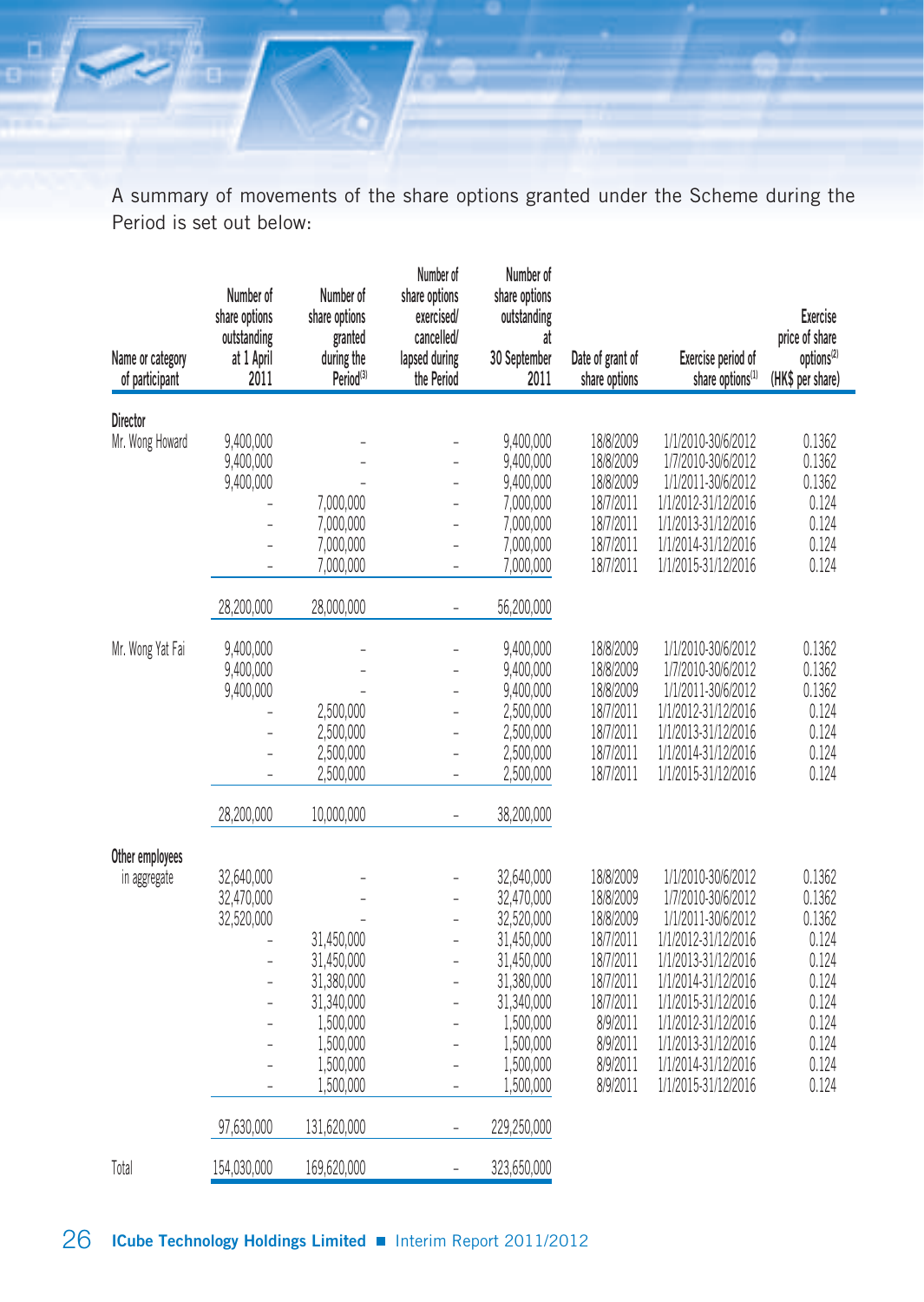#### Notes:

- (1) The vesting period of the share options is from the date of grant until the commencement of the exercise period.
- $(2)$  The exercise price of the share options is subject to adjustment in case of rights or bonus issues, or other similar changes in the Company's share capital.
- <sup>(3)</sup> The closing prices of the Company's shares immediately before the dates of grant on 18 July 2011 and 8 September 2011 are HK\$0.120 and HK\$0.108 respectively.

#### **Share options granted during the year ended 31 March 2010**

The fair value of the equity-settled share options granted was estimated by Ascent Partners Transaction Service Limited, an independent firm of professionally qualified valuers, using the black-scholes option pricing model, taking into account the terms and conditions upon which the options were granted. The fair value of the equitysettled share options granted was HK\$13,781,000. The share options have been vested during the year ended 31 March 2011.

**Tranche 1 Tranche 2 Tranche 3** Exercise period 1 Jan 2010 to 1 Jul 2010 to 1 Jan 2011 to 30 Jun 2012 30 Jun 2012 30 Jun 2012 Dividend yield (%) N/A N/A N/A N/A Expected volatility (%) 124.28 121.80 120.88 Historical volatility (%) 124.28 121.80 120.88 Risk-free interest rate (%) 0.44 0.52 0.62 Share price at grant date (HK\$)  $0.14$  0.14 0.14

The following table lists the inputs to the valuation model used: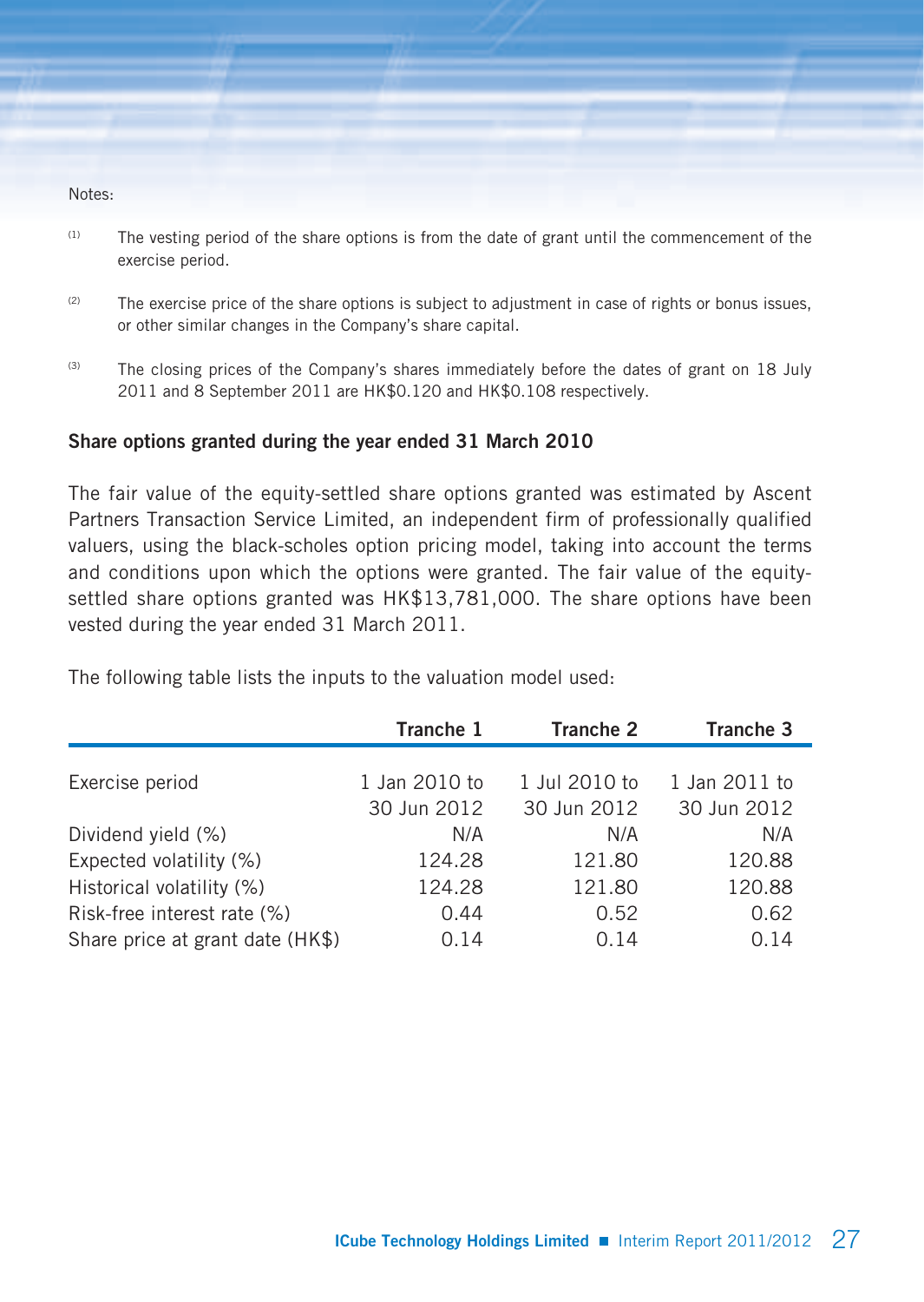#### **Share options granted during the period ended 30 September 2011**

The fair value of the equity-settled share options granted during the period ended 30 September 2011 was estimated by Ascent Partners Transaction Service Limited, an independent firm of professionally qualified valuers, using the black-scholes option pricing model, taking into account the terms and conditions upon which the options were granted. The fair value of the equity-settled share options granted was HK\$12,034,000. The Group recognised a share option expenses of HK\$2,126,000 during the Period.

The following tables list the inputs to the valuation model used:

#### **Share options granted on 18 July 2011**

|                                  | Tranche 1     | Tranche 2     | Tranche 3     | Tranche 4     |
|----------------------------------|---------------|---------------|---------------|---------------|
|                                  |               |               |               |               |
| Exercise period                  | 1 Jan 2012 to | 1 Jan 2013 to | 1 Jan 2014 to | 1 Jan 2015 to |
|                                  | 31 Dec 2016   | 31 Dec 2016   | 31 Dec 2016   | 31 Dec 2016   |
| Dividend yield (%)               | N/A           | N/A           | N/A           | N/A           |
| Expected volatility (%)          | 95.104        | 92.837        | 93.298        | 93.645        |
| Historical volatility (%)        | 95.104        | 92.837        | 93.298        | 93.645        |
| Risk-free interest rate (%)      | 0.522         | 0.684         | 0.849         | 1.010         |
| Share price at grant date (HK\$) | 0.12          | 0.12          | 0.12          | 0.12          |

#### **Share options granted on 8 September 2011**

|                                  | Tranche 1     | Tranche 2     | Tranche 3     | Tranche 4     |
|----------------------------------|---------------|---------------|---------------|---------------|
|                                  |               |               |               |               |
| Exercise period                  | 1 Jan 2012 to | 1 Jan 2013 to | 1 Jan 2014 to | 1 Jan 2015 to |
|                                  | 31 Dec 2016   | 31 Dec 2016   | 31 Dec 2016   | 31 Dec 2016   |
| Dividend yield (%)               | N/A           | N/A           | N/A           | N/A           |
| Expected volatility (%)          | 87.254        | 92.226        | 90.165        | 92.205        |
| Historical volatility (%)        | 87.254        | 92.226        | 90.165        | 92.205        |
| Risk-free interest rate (%)      | 0.268         | 0.346         | 0.441         | 0.552         |
| Share price at grant date (HK\$) | 0.108         | 0.108         | 0.108         | 0.108         |

The expected volatility reflects the assumption that the historical volatility is indicative of future trends, which may also not necessarily be the actual outcome.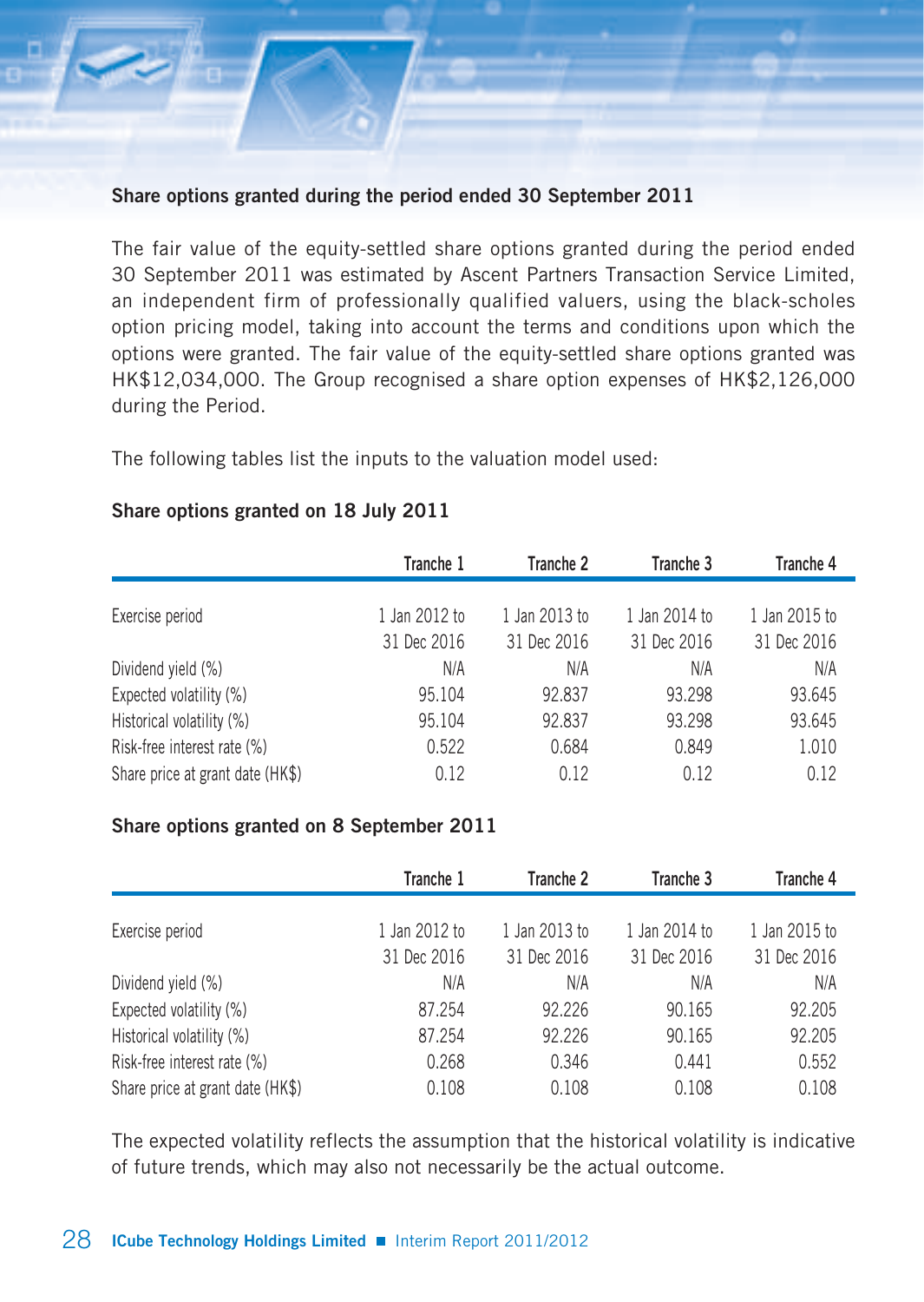No other feature of the options granted was incorporated into the measurement of fair value.

During the Period, no share options were exercised or cancelled in accordance with the terms of Scheme.

At 30 September 2011, the Company had 323,650,000 (31 March 2011: 154,030,000) share options outstanding under the Scheme. The exercise in full of the share options would, under the present capital structure of the Company, results in the issue of 323,650,000 additional ordinary shares of the Company and additional share capital of HK\$3,237,000 and share premium of HK\$38,775,000 (before issue expenses), which represented approximately 11.46% of the Company's shares in issue as at that date.

# **SUBSTANTIAL SHAREHOLDERS' INTERESTS IN SHARES AND UNDERLYING SHARES OF THE COMPANY**

As at 30 September 2011, the following persons had interests of 5% or more of the shares and underlying shares of the Company as recorded in the register required to be kept by the Company pursuant to Section 336 of the SFO:

### **(1) Long position in ordinary shares of the Company**

| Name of substantial<br>shareholder | Capacity                                                           | <b>Notes</b> | Number of<br>ordinary shares<br>held/interested | Percentage* of the<br>Company's issued<br>share capital |
|------------------------------------|--------------------------------------------------------------------|--------------|-------------------------------------------------|---------------------------------------------------------|
| Allied Way                         | Beneficial owner                                                   | (1)          | 680,000,000                                     | 24.07%                                                  |
| Ms. Rebacca<br>Cheung              | Interest held by a<br>controlled corporation<br>Interest of spouse | (1)<br>(2)   | 680,000,000<br>21,299,000                       | 24.07%<br>0.75%                                         |
|                                    |                                                                    |              | 701.299.000                                     | 24.82%                                                  |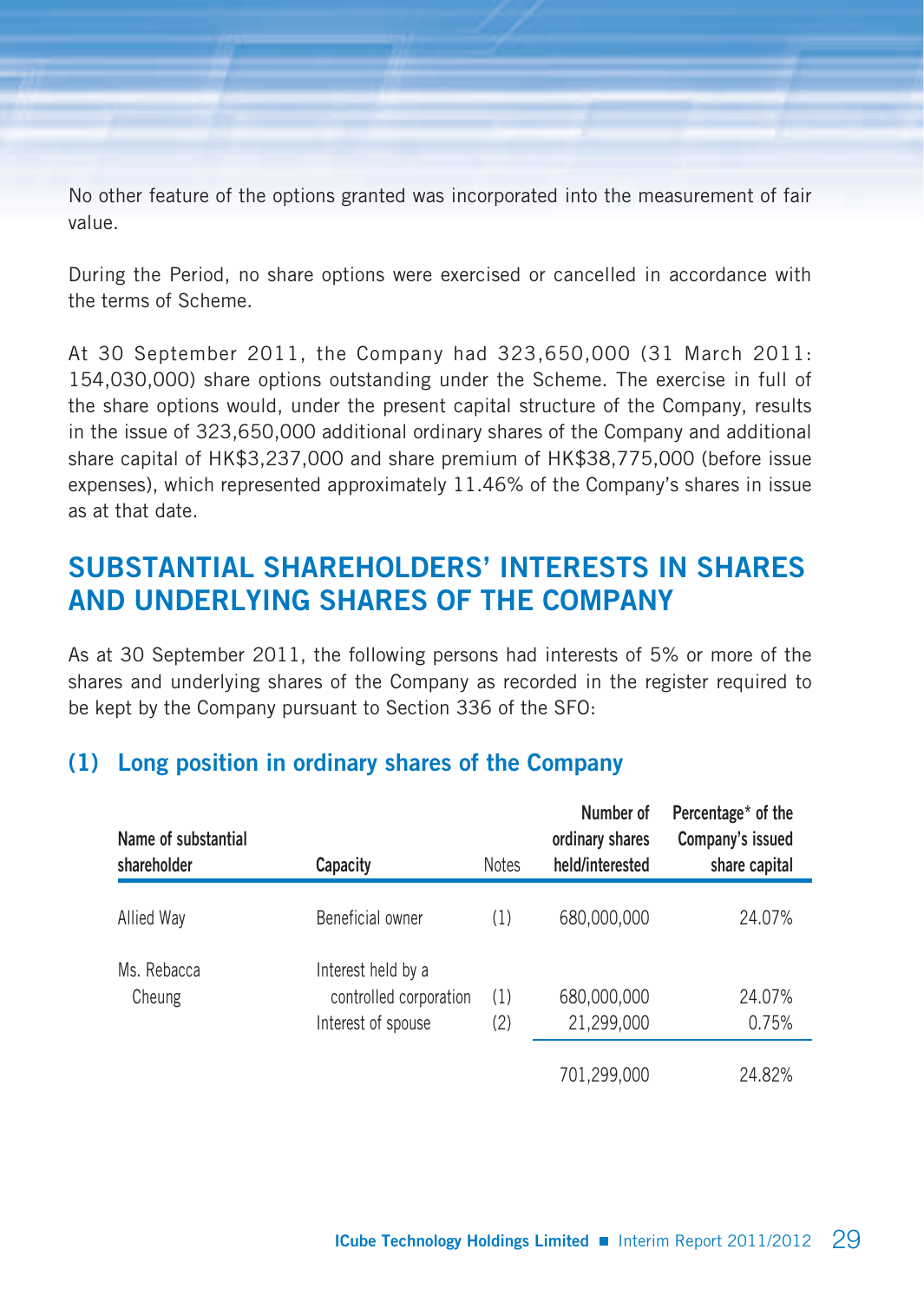Notes:

(1) These shares were held by Allied Way. Allied Way is a company incorporated in Hong Kong, the entire issued capital of which is owned as to 50% by Mr. Wong Howard and 50% by his spouse, Ms. Rebacca Cheung. Mr. Wong Howard and his spouse were deemed to be interested in these 680,000,000 shares of the Company held by Allied Way under Part XV of the SFO.

 The interest of Allied Way is also disclosed as the interest of Mr. Wong Howard in the above section headed "Directors' interests in shares and underlying shares of the Company".

(2) Ms. Rebacca Cheung was deemed to be interested in 21,299,000 shares of the Company through the interest of her spouse, Mr. Wong Howard, pursuant to Part XV of the SFO.

### **(2) Long position in underlying shares of the Company – physically settled unlisted equity derivatives**

| Name of substantial<br>shareholder<br>Capacity |                    | Number of<br>underlying shares<br>in respect of<br>the share<br>options granted | Percentage*<br>of the underlying<br>shares over the<br>Company's issued<br>share capital |
|------------------------------------------------|--------------------|---------------------------------------------------------------------------------|------------------------------------------------------------------------------------------|
| Ms. Rebacca Cheung                             | Interest of spouse | 56,200,000<br>(Note)                                                            | 1.99%                                                                                    |

- Note: Ms. Rebacca Cheung was deemed to be interested in 56,200,000 share options of the Company through the interest of her spouse, Mr. Wong Howard, pursuant to Part XV of the SFO. Details of the above share options as required to be disclosed by the Listing Rules have been set out under the paragraph headed "Share Option Scheme".
- The percentage represents the number of ordinary shares/underlying shares held/interested divided by the number of the Company's issued shares as at 30 September 2011.

Save as disclosed above, as at 30 September 2011, no persons, other than the director of the Company whose interests are set out in the section headed "Directors' interests in shares and underlying shares of the Company" above, had an interest or a short position in the shares or underlying shares of the Company as recorded in the register required to be kept by the Company under Section 336 of the SFO.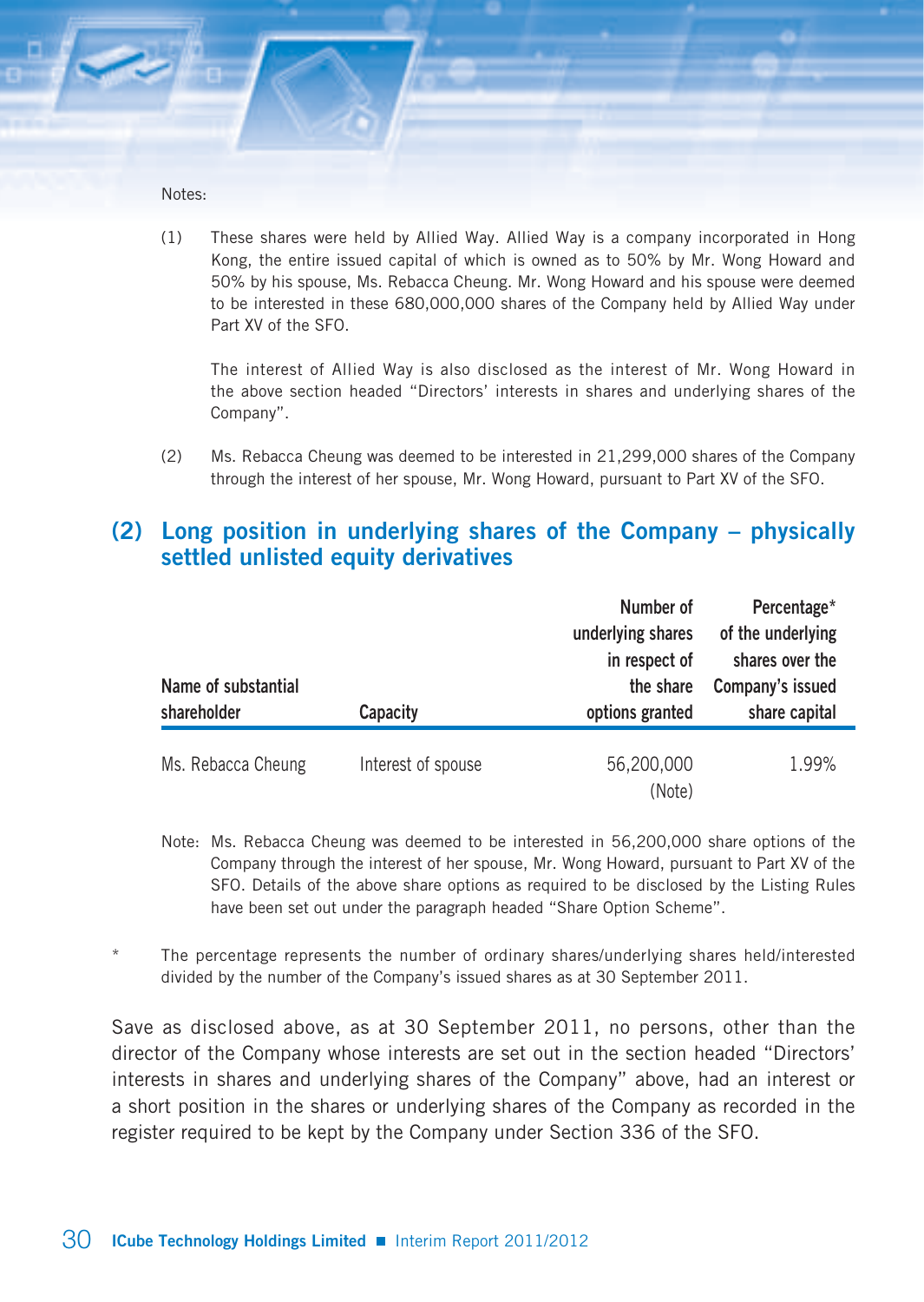# **CORPORATE GOVERNANCE**

The Board is committed to maintaining good corporate governance, consistently enhancing transparency and effective accountability in order to maximise shareholder's benefit. Detailed disclosure of the Company's corporate governance practices was stated in its last published Annual Report for the year ended 31 March 2011.

The Company has complied with the code provisions set out in Code on Corporate Governance Practices (the "CG Code") in Appendix 14 of the Listing Rules throughout the Period except there is no separation of the roles of Chairman and Chief Executive Officer as specified in the code provision A.2.1 of the CG Code. Mr. Wong Howard currently assumes the roles of both the Chairman and the Chief Executive Officer of the Company. The Board believes that this structure provides the Group with strong and consistent leadership and allows for more effective and efficient business planning and decisions as well as execution of long term business strategies. As such, it is beneficial to the business prospects of the Group.

# **PURCHASE, SALE OR REDEMPTION OF LISTED SECURITIES**

Neither the Company, nor any of its subsidiaries purchased, sold or redeemed any of the Company's listed securities during the Period.

# **AUDIT COMMITTEE**

The Audit Committee meets at least twice a year to monitor and review the integrity and effectiveness of the Company's financial report. The Audit Committee has reviewed the Company's unaudited interim condensed consolidated financial statements for the Period and discussed auditing, financial and internal control, and financial reporting matters of the Company. The Audit Committee comprises three members, namely, Mr. Tung Tat Chiu, Michael (Chairman of the Audit Committee), Mr. Li Chi Ming and Mr. Wan Ngar Yin, David, all of whom are independent nonexecutive directors of the Company.